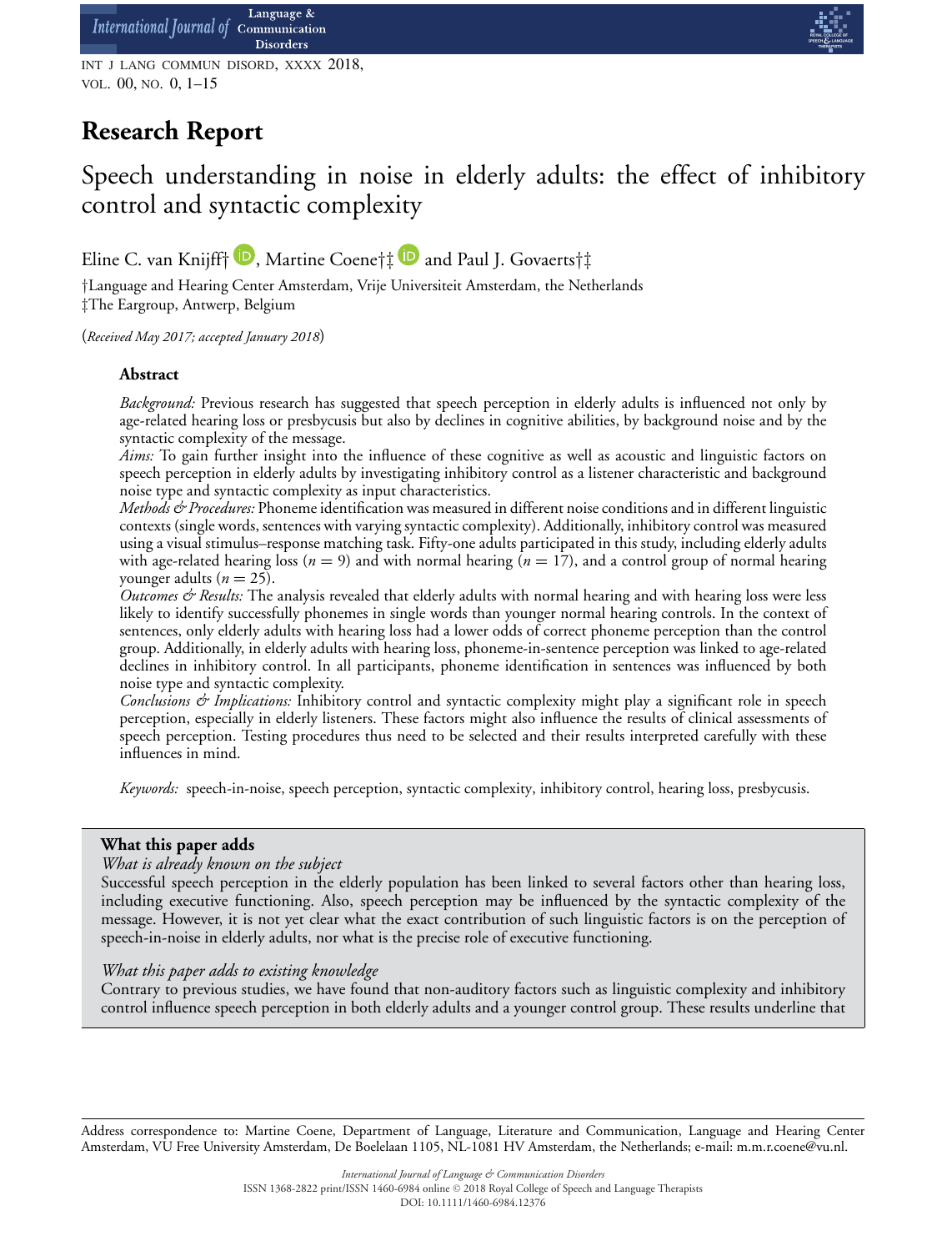speech perception is a complex, multifactorial process, of which not all elements are generally taken into account in clinical settings.

*What are the potential or actual clinical implications of this work?*

Factors such as inhibitory control and syntactic complexity may influence speech perception outcomes in elderly adults and other clinical populations. This is relevant for speech perception in real-life settings, but also in clinical assessments. Clinicians should, therefore, keep these issues in mind when choosing speech-perception assessments and interpreting their outcomes to help ensure the appropriate procedure for treatment and/or rehabilitation is selected.

#### **Introduction**

For many ageing adults, understanding speech can be quite challenging.<sup>1</sup> Apart from the fact that increasing age is often associated with some form of hearing loss, research indicates that other factors could play a role as well. Many previous studies have been dedicated to such non-auditory listener characteristics influencing speech understanding. Listeners use their knowledge of their language(s) and the real world to predict and fill in missing auditory information (Benichov *et al.* 2012). In elderly adults, an age-related weakening of executive functions, more specifically working memory and inhibitory control, is thought to play a role as well (Bialystok *et al.* 2004, Borella *et al.* 2008, Sweeney 2001).

Furthermore, it is well known that the listening environment and the linguistic features of the speech signal can negatively affect speech perception. First, perceptual abilities are negatively affected by background noise. Successful speech understanding is dependent on the signal-to-noise ratio (SNR) and the type of noise (Festen and Plomp 1990, Füllgrabe et al. 2006, Lamoré and Houtgast 2010). Second, in natural conversations, speech sounds are embedded in larger contexts such as words and sentences. In the literature, such linguistic contexts have been shown to aid the perception of speech (Benichov *et al.* 2012, Pichora-Fuller 2008). Yet, linguistic context characterized by high syntactic complexity may hinder speech understanding (Carroll and Ruigendijk 2013, Uslar *et al.* 2011).

Summarizing, sentence understanding depends on established listener-related factors such as hearing loss, executive functioning and inhibitory control, on the one hand, and speech-related factors such as syntactic complexity, the mere presence of background noise as well as the particular type of background noise, on the other hand. This study will take both types of factors into consideration and investigate to what extent each contributes to phoneme understanding in elderly listeners.

#### *Aims*

The main aim is to understand better the age-related changes in speech perception by investigating the influence of hearing loss and cognitive decline in elderly adults on speech understanding of phonemes in words and in sentences with varying levels of syntactic complexity. When time progresses, every person faces some form of cognitive decline, broadly defined as an agerelated deterioration of the biological framework that underlines the ability to think and reason. Behavioural signs of such age-related changes in cognitive ability include, amongst others, forgetfulness, a decreased ability to maintain focus and decreased problem-solving capability. In several studies, working memory capacity has been shown to be a crucial factor in speech in noise understanding (Rönnberg et al. 2010, Rudner et al. 2012, Gordon-Salant and Cole 2016). Recent work has shown that next to working memory, inhibitory control also plays an important role in segregating target speech from distracting background noise. Older individuals with a hearing loss have been found to have more difficulties at switching their attention from irrelevant to relevant stimuli than normally hearing younger adults (Stenbäck 2016). Within this particular context, our study focuses on the potential negative effect of declining inhibitory control on speech-in-noise understanding. The target population includes normal hearing elderly adults and elderly adults with hearing loss and a control group of normal hearing younger adults. In addition, another somewhat under-researched non-auditory aspect under investigation in this study concerns the potential effect of linguistic complexity of the test stimulus on speech understanding. This is assessed by comparing speech understanding based on constructions with low syntactic complexity such as subject–verb–complement (SVC) clauses to syntactically more complex relative clauses.

#### *Research questions and hypotheses*

Against this combined audiological and (psycho-) linguistic background, we will address the following research questions:

- Is phoneme identification *in single words* against a background of speech noise influenced by inhibitory control? If so, is the effect of inhibitory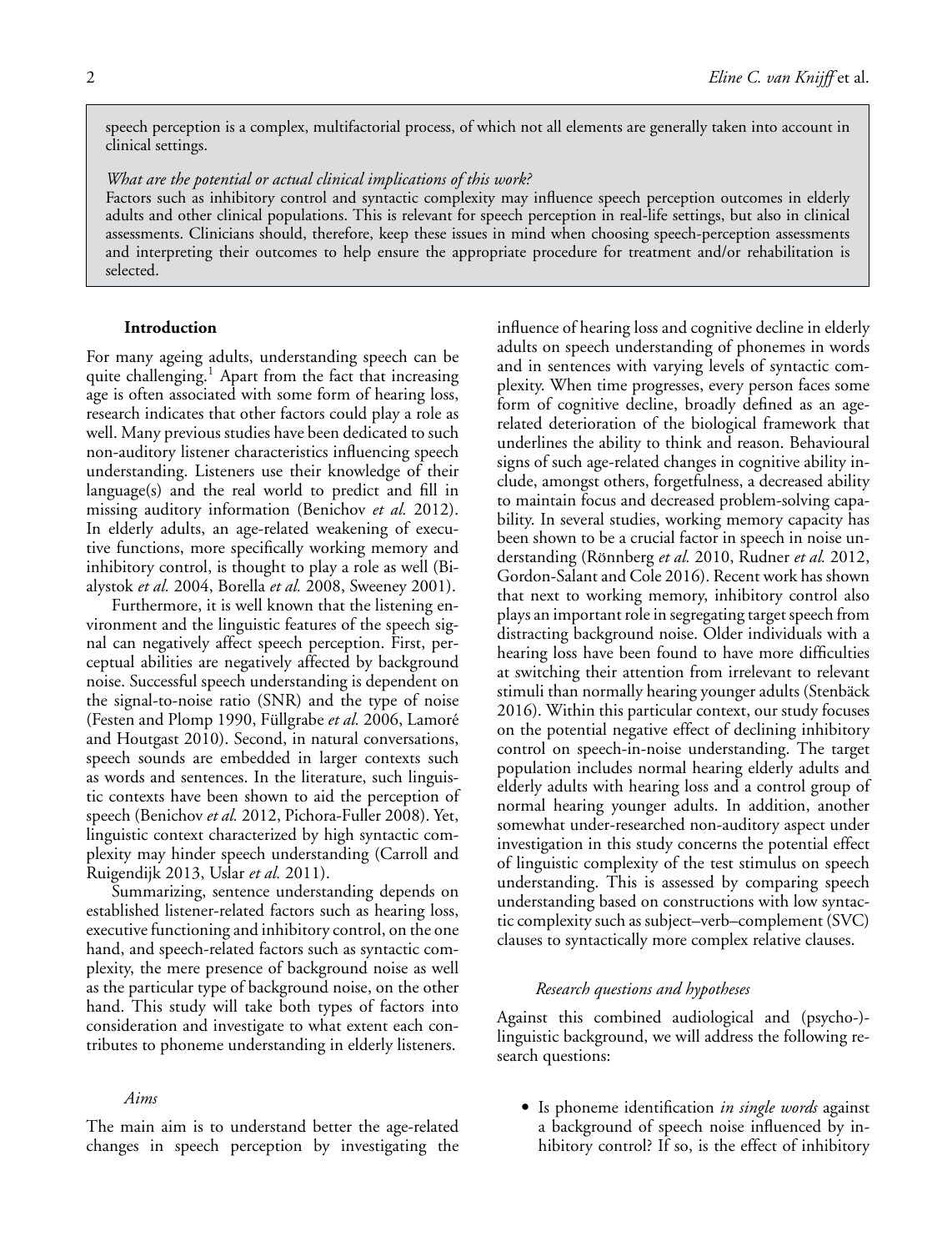control reinforced by previously established factors such as age and hearing loss?

- Do stimulus-related characteristics such as the grammatical features of the language system (syntactic complexity) and the acoustic characteristics of masking noise (noise fluctuations), be it on their own or in combination, affect the speech perception accuracy of word-initial phonemes that are part of a *carrier sentence*?

With respect to the first question, we expect phonemein-word understanding in noise to be negatively influenced by lowered inhibitory control and this effect to be more pronounced in elderly listeners than in younger adults and even more so if those elderly listeners are suffering from hearing loss. As for the second question, we expect that the negative effect of syntactic complexity on speech understanding may be partially cancelled by introducing spectro-temporal fluctuations in the speech noise masker.

In what follows, we will provide a motivation for both hypotheses based on the current state of the art concerning the role of auditory and non-auditory factors in speech understanding.

## *Age-related cognitive decline and hearing performance in the elderly*

Elderly adults are often confronted with age-related hearing loss or presbycusis, which is characterized by a shift in hearing threshold, most notably in the higher frequencies, a decline in dynamic range and decreased frequency selectivity (Kapteyn and Lamoré 2012, Tun *et al.* 2012). Due to these changes, individuals with presbycusis experience a decreased ability to understand speech in noise, although often speech sounds are still heard. However, not all speech perception difficulties in elderly adults can be explained by hearing loss. A large portion of elderly individuals with normal hearing seem to exhibit perception difficulties as well (Wingfield *et al.* 2006). These have been related to age-related changes in general cognitive abilities (Benichov *et al.* 2012, Houtgast and Festen 2008, Tun *et al.* 2012).

The link between age-related cognitive decline and hearing performance is further confirmed by populations of elderly listeners who exhibit characteristics of pathological cognitive ageing. A recent study has shown that (self-reported) hearing loss is associated with a lower baseline Minimal Mental State Examination (MMSE) score and a greater decline in cognitive performance during a 25-year follow-up period (Amieva *et al.* 2015). Several papers seem to indicate that the close relationship between hearing impairment and age-related cognitive impairment holds in the other direction as well.

Older adults with hearing loss are more likely to develop Alzheimer's disease and other types of dementia compared with hearing peers (Lin 2011, Lin *et al.* 2011). In contrast, hearing rehabilitation such as the use of hearing aids has been associated with better cognitive performance and reduced cognitive decline (Amieva *et al.* 2015, Dawes *et al.* 2015). Summarizing, the current state of the art points in the direction of a mutual reinforcement of age-related decline in cognitive abilities and in hearing performance. In what follows, we will focus on inhibitory control, a particular aspect of executive functioning that is taken to play a key role in age-related cognitive processes influencing speech understanding.

#### *Executive functioning*

Despite considerable variation between individuals, cognitive abilities such as executive functioning have been shown to decline with age (Bialystok *et al.* 2004, Borella *et al.* 2008, Sweeney 2001, Lubbe and van der Verleger 2002, Zelazo *et al.* 2004). Executive functions can be defined as the cognitive processes that plan, coordinate and regulate other cognitive processes including working memory, attention and inhibitory control (Borella *et al.* 2008). Inhibitory control is an important aspect of executive functioning that is hypothesized to help prevent irrelevant competing information from overloading working memory, as it allows people to eliminate distracting factors and focus on relevant task goals. As an important factor that determines the capacity limits of working memory, insufficient inhibitory control may turn listening in non-optimal conditions (e.g., in the presence of background noise and/or hearing loss) into an effortful activity. Interestingly, inhibitory control has been shown to decline with age (Bialystok *et al.* 2004, Lubbe and van der Verleger 2002), perhaps even more strongly than other aspects of executive functioning (Sweeney 2001). Non-verbal cognitive skills may help the listener to process the message when the accessibility to speech is compromised due to interference from background noise (Benichov *et al.* 2012). When confronted with speech against a noisy background, a listener's ability to eliminate the distractions of the noise is therefore expected to aid speech understanding. In this study, we will therefore be particularly concerned with the potential influence of inhibitory control on speech perception in noise in elderly adults.

#### *Noise masking*

In everyday life, background noise is present in almost all listening situations. For SNRs at or below the listener's threshold, speech perception becomes more challenging, especially for individuals with hearing loss. Elderly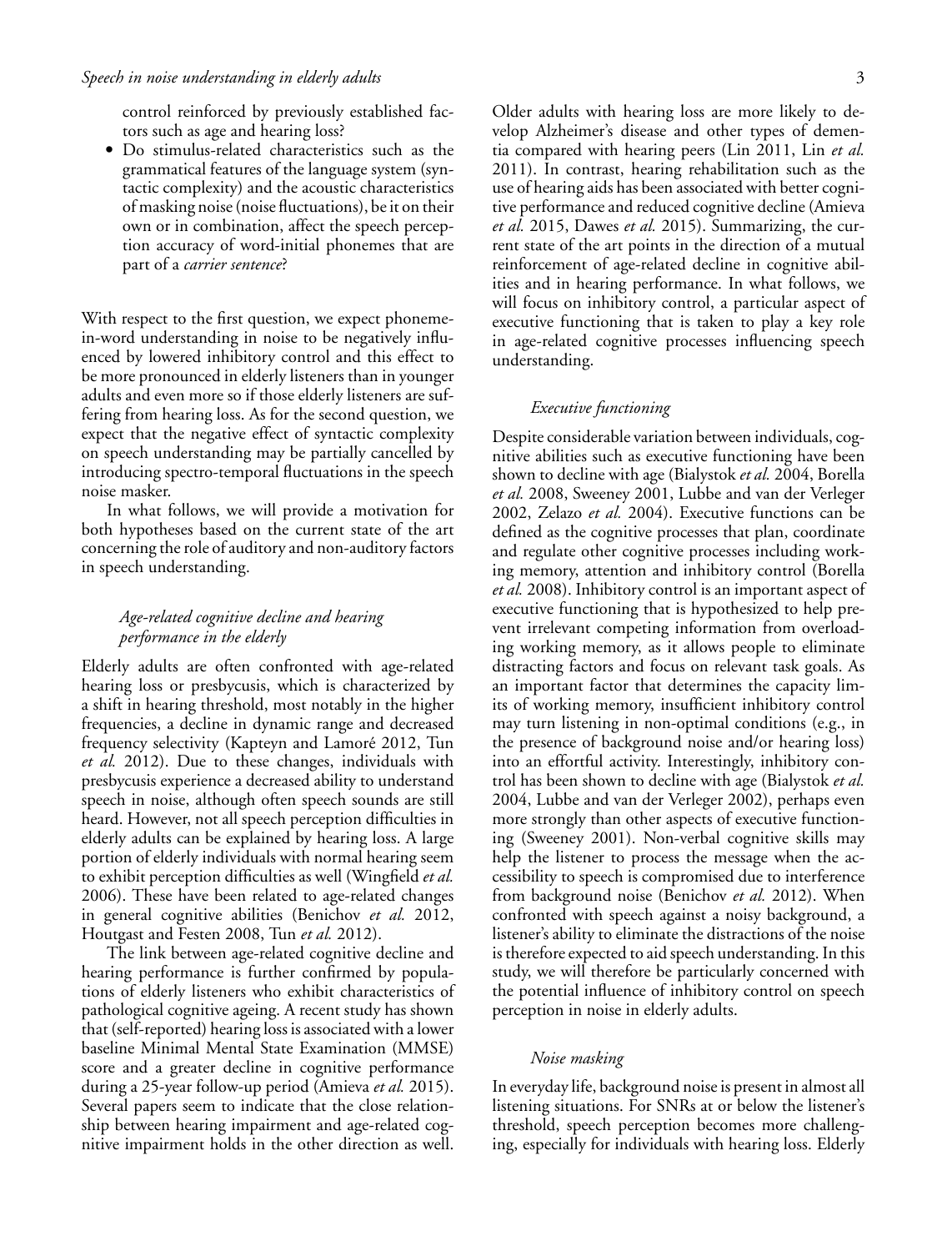listeners with hearing loss need a more advantageous SNR than normal hearing adults to achieve similar speech understanding in stationary speech-shaped noise (George *et al.* 2007).

Speech understanding has been shown to be differently affected by distinct types of noise. For normal hearing individuals, speech reception thresholds have been shown to improve when small silent gaps occur within the noise signal (so-called 'fluctuating noise'; e.g., Füllgrabe et al. 2006). Significant spectro-temporal modulations in the masker may create glimpses in the speech-noise background that listeners may use to identify speech more easily. The observed 'masking release' effect is influenced by several different factors, including the nature of the fluctuations and the noise itself (Cook 2006), the cognitive abilities of the listener (Füllgrabe *et al.* 2006, George *et al.* 2006, Rönnberg *et al.* 2010) and hearing loss (Festen and Plomp 1990). Masking release has been consistently found in young, normal hearing listeners for different types of speech stimuli (Festen and Plomp 1990, George *et al.* 2006). Whereas normal hearing listeners have the ability to use the noise gaps to complete missing speech cues by using, for example, acoustic and/or lexical redundancies in the speech signal (Füllgrabe *et al.* 2006), hearing impaired listeners are less likely to benefit from such gaps in noise (e.g., George *et al.* 2006). As speech perception against a background of modulated noise has been shown to require additional cognitive resources (Clarke *et al.* 2014, Francart *et al.* 2011) the ability to 'dip listen', i.e., to make optimal use of the acoustic glimpses of the speech signal when the background noise temporarily drops, is especially affected when cognitive capacities are reduced (Rönnberg *et al.* 2010).

#### *Syntactic complexity*

Apart from the aforementioned factors, it is important to note that contextual information, even when limited, can influence speech perception. Listeners use their syntactic, (meta-)linguistic and general knowledge to make up for perception difficulties, at different linguistic levels of speech perception (Benichov *et al.* 2012). Although the influence of linguistic knowledge is rarely considered during clinical assessments of hearing loss, recent work shows that in speech audiometric assessments an important portion of consonant confusions are explained by such linguistic factors (Coene *et al.* 2015). At the level of syntax, in structurally simple 'canonical' utterances (exemplified for Germanic languages such as English or Dutch by subject–verb–object (SVO) structures, e.g., 'Sarah has bought bananas') a listener may fill in a potentially missed word based on information provided by the language system (Benichov et al. 2012, Rönnberg *et al.* 2013).

However, natural conversation includes sentences in a wide variety of syntactic structures, including structures that may not be supportive to speech perception and may even put a burden on cognitive processing. Psycholinguistic research has shown that the human processor follows an efficiency principle that builds on the size of the syntactic domain in which a given grammatical relation can be processed. The human mind has a clear preference for the smallest possible domains, i.e., exhibiting the smallest structural distance between interrelated items (Hawkins 1994, 2014).

The idea that the cognitive-processing complexity of an utterance is proportionally related to the size of its syntactic domain can be conveniently exemplified by transitive verbs that may take either a noun or an embedded clause as their complement. For example, an utterance such as 'The message claimed her attention' will be less difficult to process than 'He claims to know her' because in the latter case the object of the*claim* is an infinitive clause that enlarges the syntactic domain with its own internal clausal structure ('he' and 'her' being respectively the subject and the object of the verbal predicate 'to know'). Syntactic complexity partially erases the positive effects of context on speech understanding when combined with other perceptual challenges, such as speech noise (Coene *et al.* 2016, Uslar *et al.* 2013) or increased presentation speed, especially for older individuals with hearing loss (Carroll and Ruigendijk 2013, Uslar *et al.* 2011, Wingfield *et al.* 2006). Perception becomes more difficult in sentences with a non-canonical word order such as passive clauses (e.g., 'Information will be provided tomorrow') or in sentences with more than one possible verb argument structure (e.g., sentences with the verb to send: 'Sheldon sent the letter' and 'Sheldon sent Debbie the letter') (Uslar *et al.* 2011: 623–624).

This is also the case in complex sentences with a centre-embedded object relative clause (e.g., 'The man who the bear attacked ran away') (Wingfield *et al.* 2006). More specifically, recent work revealed that younger adults show significantly better speech-in-noise perception in simple canonical German sentences in comparison with the aforementioned complex structures, while adults between 41 and 54 years of age (normal hearing and with hearing loss) seem to be unable to benefit from the simpler sentence structures to the same degree (Uslar *et al.* 2011).

#### **Materials and methods**

#### *Participants*

Seventeen elderly adults with hearing loss (HL, age range 65–86 years), nine elderly adults with normal hearing (NH, age range 65–81 years) and 25 younger normal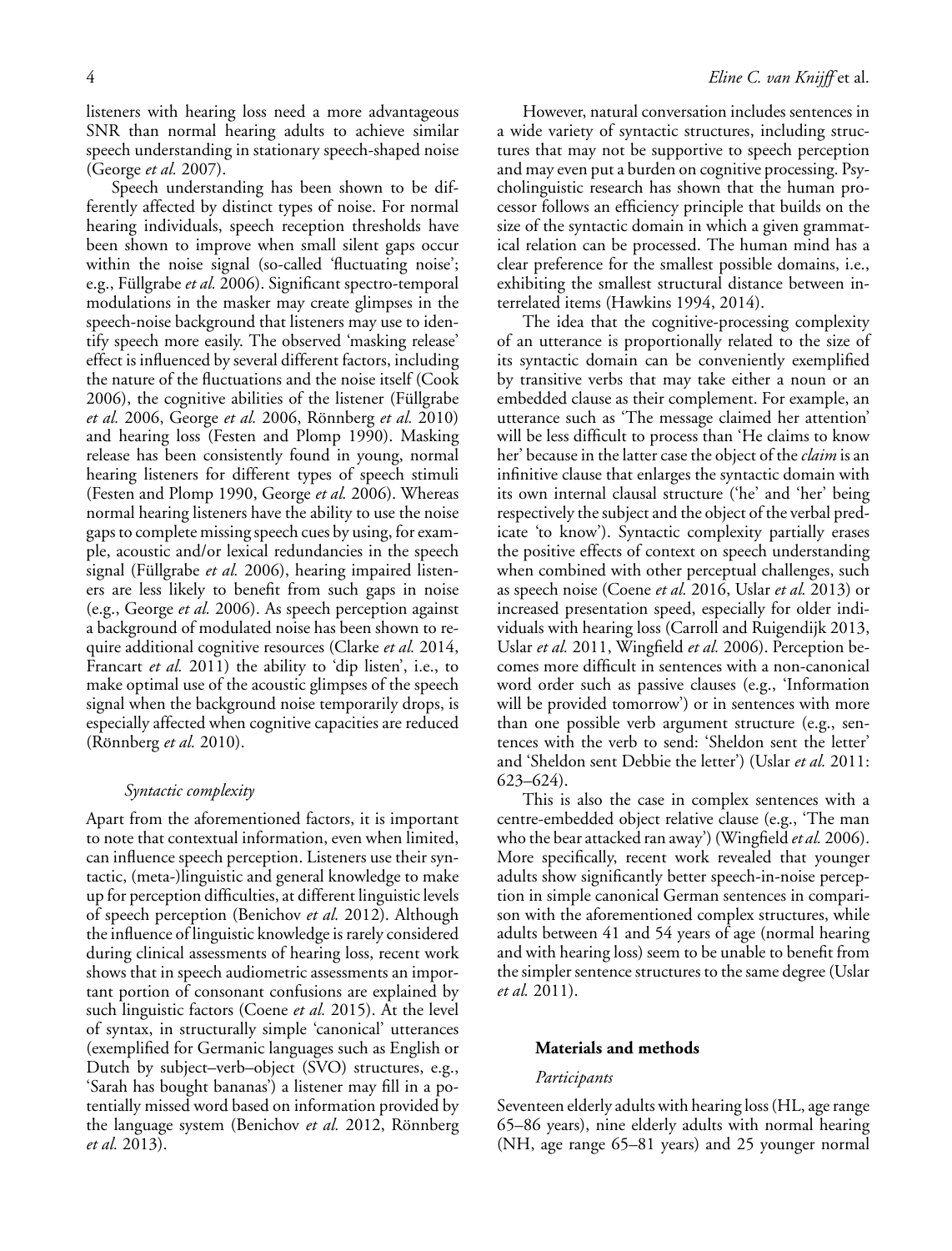**Table 1. Demographic information per participant**

| Participant<br>number   | Age<br>(years) | <b>PTA</b> | Participant<br>number<br>(continued) | Age<br>(years) | <b>PTA</b> |
|-------------------------|----------------|------------|--------------------------------------|----------------|------------|
|                         | Elderly NH     |            |                                      | Control        |            |
| 1                       | 65             | 16.25      | 27                                   | 31             | 13.75      |
| $\overline{\mathbf{c}}$ | 65             | 18.75      | 28                                   | 33             | 12.50      |
| $\overline{\mathbf{3}}$ | 66             | 15.00      | 29                                   | 33             | 12.50      |
| $\overline{4}$          | 67             | 20.00      | 30                                   | 34             | 12.50      |
| 5                       | 67             | 21.25      | 31                                   | 37             | 10.00      |
| 6                       | 68             | 21.25      | 32                                   | 37             | 13.75      |
| 7                       | 72             | 23.75      | 33                                   | 38             | 16.25      |
| 8                       | 75             | 22.50      | 34                                   | 39             | 10.00      |
| 9                       | 81             | 22.50      | 35                                   | 41             | 6.25       |
|                         |                |            | 36                                   | 55             | 17.50      |
| Elderly HL              |                |            | 37                                   | 43             | 8.75       |
| 10                      | 65             | 28.75      | 39                                   | 48             | 12.50      |
| 11                      | 66             | 31.25      | 40                                   | 50             | 21.25      |
| 12                      | 68             | 33.75      | 41                                   | 51             | 10.00      |
| 13                      | 69             | 43.75      | 42                                   | 53             | 22.50      |
| 14                      | 70             | 48.75      | 43                                   | 53             | 10.00      |
| 15                      | 71             | 30.00      | 44                                   | 53             | 21.25      |
| 16                      | 71             | 51.25      | 45                                   | 54             | 18.75      |
| 17                      | 72             | 63.75      | 46                                   | 55             | 17.50      |
| 18                      | 72             | 60.00      | 47                                   | 56             | 17.50      |
| 19                      | 75             | 25.00      | 48                                   | 58             | 18.75      |
| 20                      | 75             | 32.50      | 49                                   | 59             | 21.25      |
| 21                      | 77             | 33.75      | 50                                   | 60             | 21.25      |
| 22                      | 78             | 28.75      | 51                                   | 61             | 21.25      |
| 23                      | 80             | 45.00      |                                      |                |            |
| 24                      | 81             | 31.25      |                                      |                |            |
| 25                      | 84             | 28.75      |                                      |                |            |
| 26                      | 86             | 61.25      |                                      |                |            |

Note: PTA, pure tone average (decibel hearing level, dB HL) over 0.5, 1, 2 and 4 kHz in the better ear; HL, hearing loss; NH, normal hearing.

**Table 2. Overall demographic information, mean (standard deviation; range)**

| Group                                        | N                   | Age (years)                                                                 | <b>PTA</b>                                                                                        |
|----------------------------------------------|---------------------|-----------------------------------------------------------------------------|---------------------------------------------------------------------------------------------------|
| Elderly HL<br>Elderly NH<br>Control<br>Total | 17<br>9<br>25<br>51 | $74(6.1; 65-86)$<br>$70(5.4; 65-81)$<br>$47(9.6; 31-61)$<br>$60(15; 31-86)$ | $40(12.9; 25 - 63.75)$<br>$20(3.0; 15-23.75)$<br>$15(4.8; 6.25-22.5)$<br>24.24 (13.9; 6.25–63.75) |

Note: PTA, pure tone average (decibel hearing level, dB HL) over 500, 1000, 2000 and 4000 Hz in the better ear; HL, hearing loss; NH, normal hearing.

hearing adults (control, age range 31–61 years) were recruited, resulting in a total of 51 monolingual Dutch participants (28 women, 23 men). Normal hearing was defined as a pure tone average (PTA) over 0.5, 1, 2 and 4 kHz) of less than 25 dB HL (decibel hearing level) at the better ear (World Health Organisation (WHO) 2017). For more detailed demographic information, see tables 1 and 2.

Ethical approval for this study was granted by the ethical committee of the Vrije Universiteit Amsterdam (approval number VU EC02.14b). Participation was voluntary and there were no rewards, costs or risks attached to participating. All participants provided written informed consent prior to partaking in the study.

#### *Pure tone audiometry*

Pure tone audiometry was conducted using a portable screening audiometer (Interacoustics AS608e, Interacoustics, Middelfart, Denmark). Hearing thresholds were obtained for 0.5, 1, 2 and 4 kHz in each ear by means of the Hughson–Westlake 'ascending' procedure (Newhart and Reger 1945). The PTA of the better ear was used for subsequent analyses. Whenever hearing loss was present, participants were informed and advised to visit an audiologist.

### *Speech perception task*

Participants' understanding of words and sentences was measured in silence, in stationary noise and in modulated noise. The target words consisted of 54 highly frequent, monosyllabic nouns, selected from the Spoken Dutch Corpus (Corpus Gesproken Nederlands— CGN) (Oostdijk 2003). Twenty-seven minimal pairs, one for each listening condition, were selected according to their word-initial consonants, yielding the following 14 phonemic contrasts: /p/-/b/, /t/-/d, /f/-/v/, /r/-/l/, /b/-/v/, /t/-/s/, /m/-/b/, /d/-/n/, /m/-/n/, /p/-/t/, /b/-/d/, /b/-/k/ and /t/-/k/. Some pairs occurred multiple times throughout the task, but only once per condition and represented through different target words. Apart from /f/, each phoneme occurred at least twice.

Eighteen of the selected target words were presented as single words, while the remaining pairs were divided over seven-word sentences with low or high syntactic complexity. Within these sentences, the target phoneme was always part of the fourth word of a sentence. Sentence length was kept stable as variations in length are known to influence working memory demands. The syntactically 'simple' condition included sentences with either SVC word order or with topic–verb–subject word order. Within these constructions, the target noun could take up different syntactic functions including that of object of a transitive verb, e.g., 'Marie kocht een *paard* voor haar man' (Mary bought a *horse* for her husband), prepositional complement of an (in)transitive verb, e.g., 'In het grote *bad* zwommen drie eendjes' (literally, In the big *bathtub* were swimming three little ducks) or indirect object of a ditransitive verb, e.g., 'Dirk gaf de *kok* een lange brief' (literally, Dirk gave the *cook* a long letter). In the syntactically 'complex' condition, the target word functioned as the antecedent of a subject-relative clause, such as 'Dat is het *boek* dat bijna viel' (That is the *book* that almost fell). The proposed complexity ranking (words in isolation < canonical SVO or SVC sentences < complex sentences with an embedded relative clause)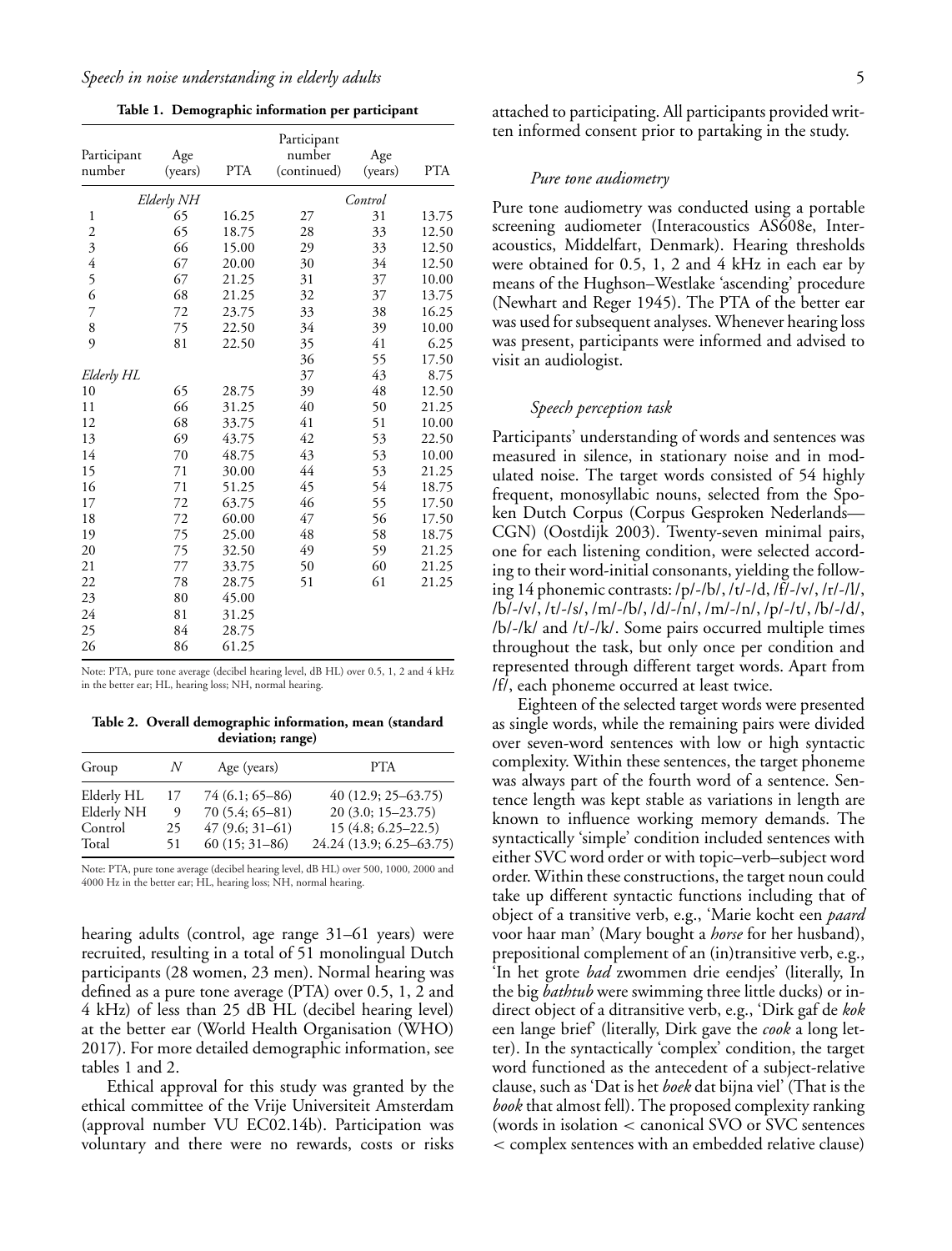|                     |                    | Complexity level |                |
|---------------------|--------------------|------------------|----------------|
| Listening condition | Isolation          | Simple           | Complex        |
| Silence             | $/m/-/n/$          | $/p$ /-/t/       | /b/-/d/        |
|                     | $ r -1 /$          | $/b/-/v/$        | $/t$ / $-$ /s/ |
|                     | $/p/-/b/$          | $/t$ / $-d$ /    | $ f - v $      |
| Stationary noise    | /b/-/d/            | $/b/-/k/$        | $/b/-/d/$      |
|                     | $/t$ / $-$ /s/     | $/m/-/b/$        | $/r/-/1/$      |
|                     | $/p/-/b/$          | $/b/-/p/$        | $/t$ / $-d$ /  |
| Modulated noise     | $/t$ / $-$ / $k$ / | $/b/-/d/$        | /b/-/d/        |
|                     | $/d/-/n/$          | $/r/-/1/$        | $/m/-/b/$      |
|                     | $/t$ / $-d$ /      | $/t$ / $-d$ /    | $/b/-/p/$      |

Note: For each listening condition and for each linguistic complexity level, three pairs of phonemic contrasts were used.

builds on Hawkin's (1994) efficiency principle reflecting the increasing size of the syntactic domain from left to right. An overview of the phonemic contrasts used per listening condition and per linguistic complexity level is given in table 3.

All words and sentences were recorded using a Plantronics audio 400 DSP headset by a female speaker, using a flat intonation pattern and a normal conversational speaking rate. A masker whose spectrum equalled that of the long-term average speech spectrum was applied to the 36 speech stimuli at an SNR of 0 dB. The noise was kept stationary for one-third of the stimuli (18 stimuli) and amplitude modulated for another one-third using an 8 Hz sine wave modulation rate (18 stimuli) with modulation depth fixed at 100%. The remaining 18 stimuli were presented without noise.

The task was presented using a Dell Lattitude E4200 laptop equipped with a 30 W Sweex 2.0 Speaker set. Using an A SPL meter (the t.meter MPAA1), the speaker volume was adjusted to ensure stimuli presentation at approximately 70 dB SPL at a distance of 1 m from the speakers. The words and sentences were presented using the Auditory Speech Sound Evaluation (A§E) psychoacoustic test suite (Govaerts *et al.* 2006). Stimuli were grouped in different subtests for each listening condition (silence, stationary or modulated noise) for the word and both sentence conditions. Each participant first completed all stimuli in the silent condition, followed by the stimuli in modulated noise and finally stationary noise. The order of the different complexity conditions was randomized within each noise condition by the A§E test suite, but the order of words within each sub-condition was the same for each participant.

Participants were instructed to repeat everything they heard, even in the case of uncertainty or seemingly odd words or sentence structures. Bearing in mind that minimal pairs of target words were formed at the phonemic level, repetition accuracy was scored based on



Figure 1. Location of response keys for the Simon task on a laptop keyboard.

the correct repetition of the initial phoneme of the target word.

#### *Simon task*

Inhibitory control was tested by administering the Simon task (Simon and Wolf 1963). The outcome measure of this task was the difference in reaction time (RT) between incongruent and congruent trials  $(\Delta RT)$  = incongruent RT – congruent RT) of coloured stimuli that were presented either on the left or the right side of the test screen (Bialystok *et al.* 2004, Lubbe and van der Verleger 2002). In the original task, stimuli vary between two colours (e.g., red, green) and two locations (left, right). In congruent trials, a coloured circle is presented on the same side (e.g., a red circle on the left) as its corresponding response button (left), while in incongruent trials this coloured circle is projected on the opposite side of the screen (right). Participants are asked to correctly identify the stimulus' colour while ignoring its location.

Here, an adapted version of this task was created by using four coloured circles (blue, green, red and yellow) to increase task demands (Bialystok *et al.* 2004). Each of the four colours was linked to one of two possible response keys: the left and right shift keys of the laptop keyboard were marked as response keys by a blue–green and a red–yellow sticker respectively (figure 1). Participants were instructed to press the blue–green key if a blue or green circle appeared on the screen, and the red– yellow key if a red or yellow circle appeared, as quickly as possible. All stimuli were presented on the same laptop with a 31 cm (12.1 inch) screen width. The task was programmed using PEBL software (Mueller 2012), by adapting an existing template for the Simon task.

Each trial started by presenting a white fixation cross on a black background in the middle of the screen for 500 ms, after which a coloured circle appeared on either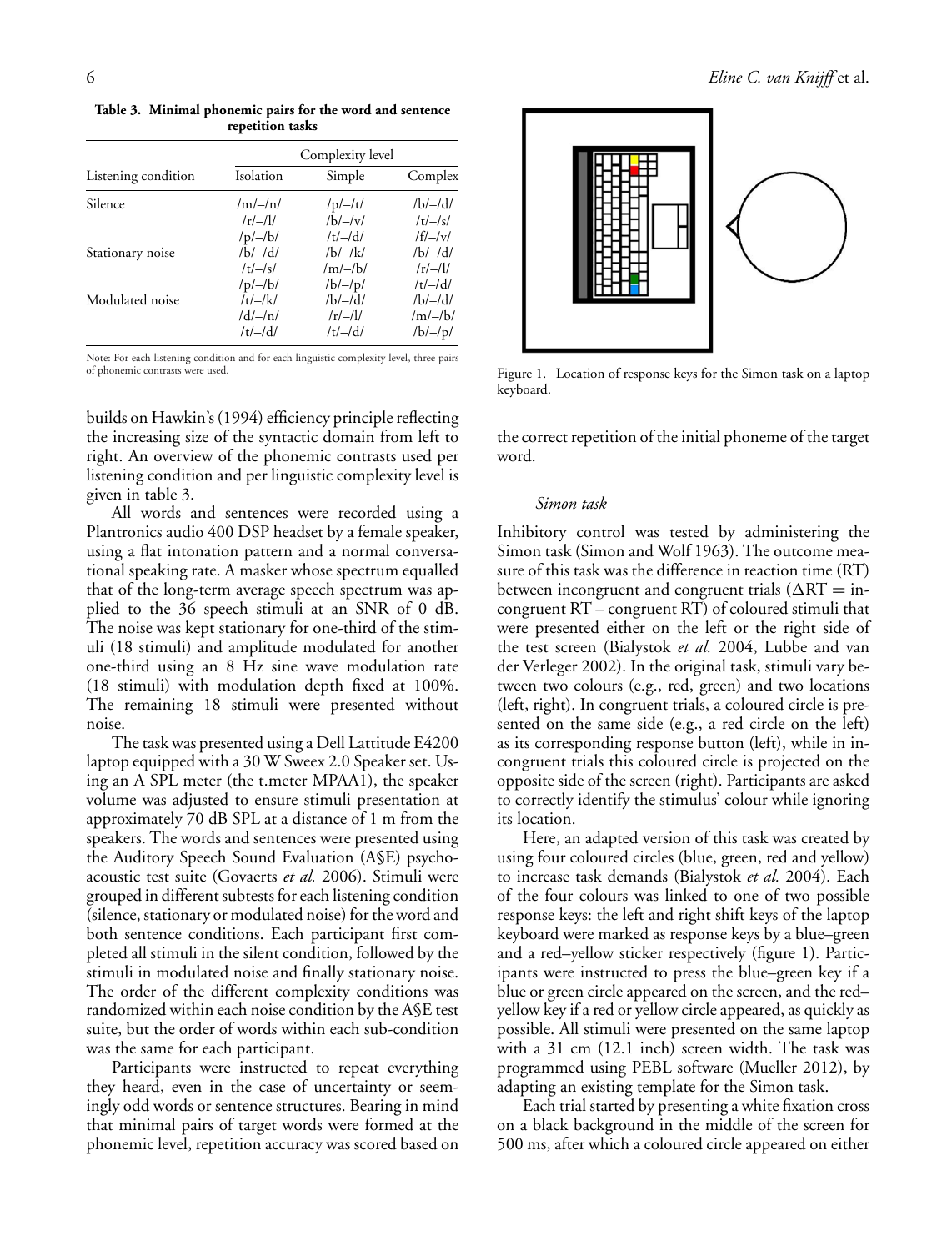

Figure 2. Presentation order of the trials in the Simon task for blue/green stimuli (left response key).

the left or right side of the screen. In congruent trials, the circle appeared on the same side as the correct response key for the colour of the circle (figure 2). In incongruent trials, the location of the response key and the location of the circle were opposites, e.g., a blue circle—with the left shift key as response key—presented on the right side (figure 2). Each of the eight location–colour combinations was repeated seven times in a random order, resulting in 56 trials in total. All visual test stimuli were presented at 0° azimuth. Participants wearing glasses or hearing devices were asked to keep them on during the Simon task. Instructions were presented on screen and orally supported by the experimenter. Before starting the test trials, participants were required to complete eight practice trials correctly, one for each colour–location combination. Participants were allowed to take a short self-timed break after 28 trials. Only correct responses were used for analysis. Subsequently, the so-called Simon effect was calculated by subtracting the mean RT for the congruent trails from the RT for the incongruent trials( $\Delta \text{RT}$ ). This difference represents the added RT participants needed to cope with incongruent trials, with a lower  $\Delta \text{RT}$  indicating better inhibitory control.

#### *Procedure*

At each testing session, the participant was first explained the general procedure. Participants were then asked to read and sign the informed consent form and provide relevant demographic information. Subsequently, the audiometry was performed to determine the existence and specifics of any hearing loss. Participants were shown their results directly afterwards and received information about audiological professionals in the area if applicable.

Following the audiometry, participants performed the speech perception task and the Simon task, in a random order. During the speech perception task, participants were seated at approximately 1 m from the speaker. Participants with hearing aids were requested to remove their devices during the audiometry and the speech perception task. During the Simon task, participants were seated behind the laptop.

#### *Statistical analysis*

A generalized estimating equations (GEE) approach was used to assess the various factors influencing correct or incorrect speech understanding at the word and sentence level. This approach allows for the modelling of clustered data, which is applicable to the current dataset as each participant has multiple (repeated) scores with a binary outcome. A total of 612 observations was analyzed for phoneme-in-word understanding, representing 12 observations for 51 participants. The total number of observations in sentence contexts was 1224, with 24 observations per participant.

In the GEEs, the quasi-likelihood under independence model criterion (QIC) was used to select the most efficient working correlation matrix (Pan 2001). Following the analysis of Scholtens *et al.* (2017), the corrected quasi-likelihood under independence model criterion (QICC) was used to select the best fitting combination of predictors and interactions, starting from a model only including main effects, adding interactions terms one by one. For both QIC and QICC, lower values indicate a better fit (Pan 2001). Coefficients (*B*) denote the estimate of change in probability of correct perception that can be attributed to the change of one unit in a predictor variable. Odds ratios (ORs) denote the change in odds of correct perception that can be attributed to change of one unit in a predictor variable. Significance levels were set at *p* < .05. All analyses were performed in IBM SPSS Statistics 24.

#### **Results**

Table 4 presents a descriptive summary of the phoneme perception scores for words and sentences in noise and silence. It shows a ceiling effect in the silence condition for both control group and normal hearing elderly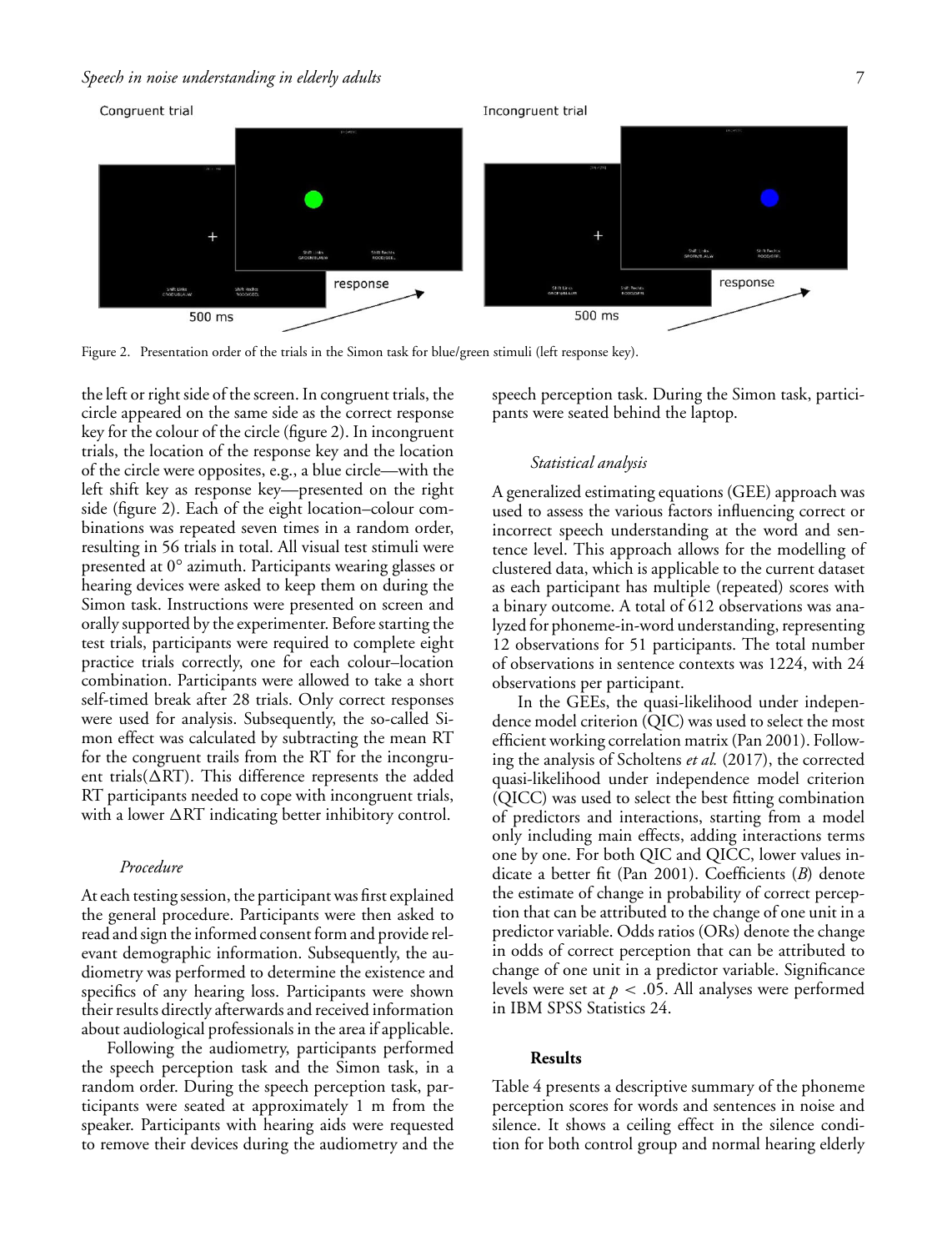|                                             | Minimum  | Q1             | Median | Q <sub>3</sub> | Maximum |
|---------------------------------------------|----------|----------------|--------|----------------|---------|
| Phoneme-in-words in silence (% correct)     | 33       | 100            | 100    | 100            | 100     |
| Elderly HL                                  | 33       | 67             | 83     | 100            | 100     |
| <b>Elderly NH</b>                           | 83       | 100            | 100    | 100            | 100     |
| Control                                     | 100      | 100            | 100    | 100            | 100     |
| Phoneme-in-sentences in silence (% correct) | 17       | 100            | 100    | 100            | 100     |
| Elderly HL                                  | 17       | 42             | 92     | 100            | 100     |
| <b>Elderly NH</b>                           | 75       | 100            | 100    | 100            | 100     |
| Control                                     | 92       | 100            | 100    | 100            | 100     |
| Phoneme-in-words in noise (% correct)       | $\Omega$ | 33             | 50     | 58             | 75      |
| Elderly HL                                  |          | $\overline{0}$ | 33     | 42             | 58      |
| Elderly NH                                  | 33       | 42             | 50     | 50             | 67      |
| Control                                     | 25       | 50             | 58     | 67             | 75      |
| Phoneme-in-sentences in noise (% correct)   |          | 29             | 54     | 63             | 75      |
| Elderly HL                                  |          | 4              | 21     | 33             | 50      |
| Elderly NH                                  |          | 42             | 46     | 54             | 63      |
| Control                                     | 46       | 58             | 63     | 67             | 75      |

**Table 4. Five-point summary of phoneme perception in words and in sentences**

Note: HL, hearing loss; NH, normal hearing; Q1, percentile 25; Q3, percentile 75.

**Table 5. Descriptive mean (standard deviation) reaction times (RTs) for the different types of trials in the Simon task**

| Group      | N  | Congruent       | Incongruent     | Simon effect  |
|------------|----|-----------------|-----------------|---------------|
| Elderly HL | 17 | 805.05 (200.29) | 868.36 (205.75) | 63.31(55.25)  |
| Elderly NH | 9  | 732.72 (122.99) | 806.25 (156.81) | 73.53 (56.47) |
| Control    | 25 | 572.60 (108.96) | 598.42 (95.25)  | 25.82 (37.65) |
| All groups | 50 | 678.34 (180.38) | 725.08 (195.00) | 46.74 (51.08) |

Note: HL, hearing loss; NH, normal hearing; Simon effect  $= \Delta RT$  incongruent/ congruent trials (ms).

listeners. The conclusion to be drawn from this ceiling effect is that the linguistic content of the test items did not show a measurable contribution to speech understanding in such an 'easy' listening context. As it is not possible to capture potential differences amongst groups of listeners in this particular listening condition, it was decided to exclude it from further analysis.

Table 5 shows the descriptive statistics for the inhibitory control outcomes (the Simon effect). A one-way analysis of variance (ANOVA) confirmed that inhibitory control was significantly different between groups,  $F(2,48) = 4.886, p = .012, \eta_p^2 = .169$ . Bonferroni corrected post-hoc comparisons revealed that both elderly adult groups showed weaker inhibitory control than the control group (elderly HL versus control:  $\Delta M =$ 37.48, SE = 14.93,  $p = .047$ ; elderly NH versus control:  $\Delta M = 47.71$ , SE = 18.47,  $p = .039$ ), while no difference was found between elderly normal hearing adults and elderly adults with hearing loss.

## *Phoneme-in-word understanding against a speech noise background*

The association between correct or incorrect phonemein-word understanding, and group and Simon effect was assessed using a binomial logistic GEE model. The lowest QICC was reached by including main effects for participant group and inhibitory control, as well as the interaction between these two terms. Group (Wald  $\chi^2(d.f.) = 11.346$  (2),  $p = .004$ ), inhibitory control (Wald  $\chi^2(d.f.) = 5.422(1), p = .020$ ), and the group by inhibitory control interaction (Wald  $\chi^2(d.f.) = 11.568$  $(2)$ ,  $p = .003$ ) each added significantly to the model. The coefficients and ORs of the final model are presented in table 6.

As shown in table 6, the odds of correct wordin-noise perception for both elderly adult groups significantly decreased in comparison with the control group. The OR for the elderly adults with hearing loss ( $B = -0.725$ , OR = 0.484) was lower than in normal hearing elderly adults  $(B = -0.510, \text{ OR } =$ 0.600). The main effect for inhibitory control did not reach significance. Inhibitory control did, however, significantly interact with group. More specifically, the odds of elderly adults with hearing loss correctly perceiving phonemes-in-words against a noise background significantly decreased as their ability to inhibit task irrelevant cues decreased  $(B = -0.009,$  $OR = 0.991$ .

## *Phoneme-in-sentence understanding against a speech noise background*

Participant group, Simon effect, noise type and syntactic complexity were included as factors in a binomial logistic GEE model to predict correct phoneme-in-sentence understanding. The lowest QICC value (1436) was reached for a model including the main effects group (Wald  $\chi^2(d.f.) = 45.990$  (2),  $p < .001$ ), Simon effect (Wald  $\chi^2(d.f.) = 7.306$  (1),  $p = .007$ ), syntactic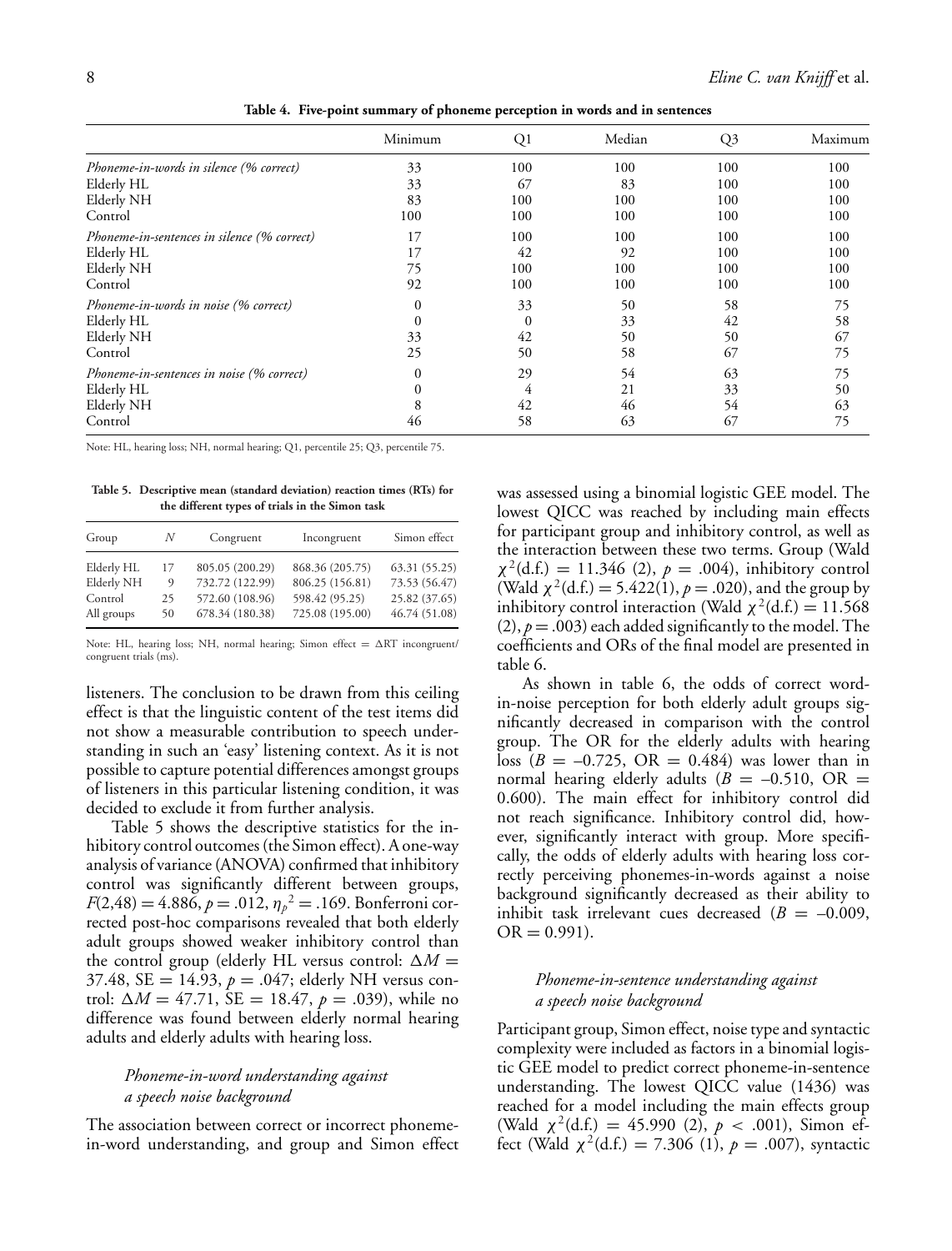|                                                                                                                                        | 95% CI of OR                       |                |                |                |                |      |                      |
|----------------------------------------------------------------------------------------------------------------------------------------|------------------------------------|----------------|----------------|----------------|----------------|------|----------------------|
| Independent variable                                                                                                                   | B(SE)                              | <b>OR</b>      | Lower          | Upper          | Wald $\chi^2$  | d.f. | <i>p</i> -value      |
| (Intercept)                                                                                                                            | 0.249(0.136)                       | 1.282          | 0.981          | 1.676          | 3.323          |      | 0.068                |
| Group<br>Elderly HL<br>Elderly NH                                                                                                      | $-0.725(0.245)$<br>$-0.510(0.196)$ | 0.484<br>0.600 | 0.300<br>0.409 | 0.782<br>0.881 | 8.787<br>6.792 |      | $0.003*$<br>$0.009*$ |
| Control<br>Inhibitory control                                                                                                          | 0<br>$-0.001(0.003)$               | 0.999          | 0.994          | 1.004          | 0.272          |      | 0.602                |
| Group* Inhibitory control<br>Elderly HL*Inhibitory control<br>Elderly NH <sup>*</sup> Inhibitory control<br>Control*Inhibitory control | $-0.009(0.004)$<br>0.003(0.003)    | 0.991<br>1.003 | 0.983<br>0.997 | 0.999<br>1.008 | 4.565<br>1.073 |      | $0.033*$<br>0.300    |

**Table 6. Coefficients (***B***) and odds ratios (ORs) of correct phoneme-in-word perception in noise**

Note: Analysis was performed using generalized estimating equations (GEE). Working correlation matrix structure = exchangeable: quasi-likelihood under independence model criterion (QIC) = 790. Corrected quasi-likelihood under independence model criterion (QICC) = 792. <sup>∗</sup>Significant *p*-values.

| Table 7. Coefficients (B) and odds ratios (ORs) of correct phoneme-in-sentence perception in noise |  |  |  |  |  |
|----------------------------------------------------------------------------------------------------|--|--|--|--|--|
|                                                                                                    |  |  |  |  |  |

|                                            | 95% CI of OR    |              |       |       |               |      |            |
|--------------------------------------------|-----------------|--------------|-------|-------|---------------|------|------------|
| Independent variable                       | B(SE)           | <b>OR</b>    | Lower | Upper | Wald $\chi^2$ | d.f. | $p$ -value |
| (Intercept)                                | 0.258(0.115)    | 1.294        | 1.033 | 1.620 | 5.047         | 1    | $0.025*$   |
| Group                                      |                 |              |       |       |               |      |            |
| Elderly HL                                 | $-1.041(0.227)$ | 0.353        | 0.226 | 0.551 | 21.034        | 1    | $< 0.001*$ |
| Elderly NH                                 | $-0.099(0.352)$ | 0.905        | 0.454 | 1.805 | 0.080         | 1    | 0.778      |
| Control                                    | 0               |              |       |       |               |      |            |
| Inhibitory control                         | 0.001(0.002)    | 1.001        | 0.998 | 1.004 | 0.243         | 1    | 0.622      |
| Noise                                      |                 |              |       |       |               |      |            |
| Modulated                                  | 0.521(0.128)    | 1.685        | 1.312 | 2.163 | 16.701        | 1    | $< 0.001*$ |
| Stationary                                 | 0               |              |       |       |               |      |            |
| Syntactic complexity                       |                 |              |       |       |               |      |            |
| Complex                                    | 0.795(0.189)    | 2.214        | 1.528 | 3.209 | 17.646        | 1    | $< 0.001*$ |
| Simple                                     | $\theta$        | 1            |       |       |               |      |            |
| Group <sup>*</sup> Inhibitory control      |                 |              |       |       |               |      |            |
| Elderly HL*Inhibitory control              | $-0.012(0.003)$ | 0.988        | 0.982 | 0.995 | 11.244        | 1    | $0.001*$   |
| Elderly NH <sup>*</sup> Inhibitory control | $-0.007(0.005)$ | 0.993        | 0.983 | 1.003 | 1.884         | 1    | 0.170      |
| Control*Inhibitory control                 | 0               | 1            |       |       |               |      |            |
| Syntactic complexity* Noise                |                 |              |       |       |               |      |            |
| Complex*Modulated                          | $-1.593(0.235)$ | 0.203        | 0.128 | 0.323 | 45.794        | 1    | $< 0.001*$ |
| Complex*Stationary                         | $\theta$        |              |       |       |               |      |            |
| Simple*Modulated                           | 0               | $\mathbf{1}$ |       |       |               |      |            |
| Simple*Stationary                          | $\Omega$        | $\mathbf{1}$ |       |       |               |      |            |
| Group* Syntactic complexity                |                 |              |       |       |               |      |            |
| Elderly HL*Complex                         | $-0.748(0.220)$ | 0.473        | 0.307 | 0.728 | 11.581        | 1    | $0.001*$   |
| Elderly HL*Simple                          | $\Omega$        |              |       |       |               |      |            |
| Elderly NH <sup>*</sup> Complex            | $-0.497(0.225)$ | 0.608        | 0.391 | 0.944 | 4.903         | 1    | $0.027*$   |
| Elderly NH*Simple                          | 0               |              |       |       |               |      |            |
| Control*Complex                            | 0               | 1            |       |       |               |      |            |
| Control*Simple                             | $\Omega$        | $\mathbf{1}$ |       |       |               |      |            |

Note: Analysis was performed using generalized estimating equations (GEE). Working correlation matrix structure = exchangeable; quasi-likelihood under independence model criterion<br>(QIC) = 1440. Corrected quasi-likelihood u

complexity (Wald  $\chi^2(d.f.) = 19.632(1), p < .001$ ) and noise type (Wald  $\chi^2(d.f.) = 5.777(1), \rho = .016$ ), as well as interactions between group and Simon effect (Wald  $\chi^2$ (d.f.) = 11.987 (2),  $p = .002$ ), noise type and syntactic complexity (Wald  $\chi^2(d.f.) = 45.794(1), p < .001$ ), and group and syntactic complexity (Wald  $\chi^2(d.f.)$  =

13.113 (2),  $p = .001$ ). The coefficients and ORs for the final model are presented in table 7.

There was a significant main effect of group: elderly adults with hearing loss had significantly smaller odds of correct phoneme-in-sentence perception than the control group ( $B = -1.041$ , OR = 0.353). There was no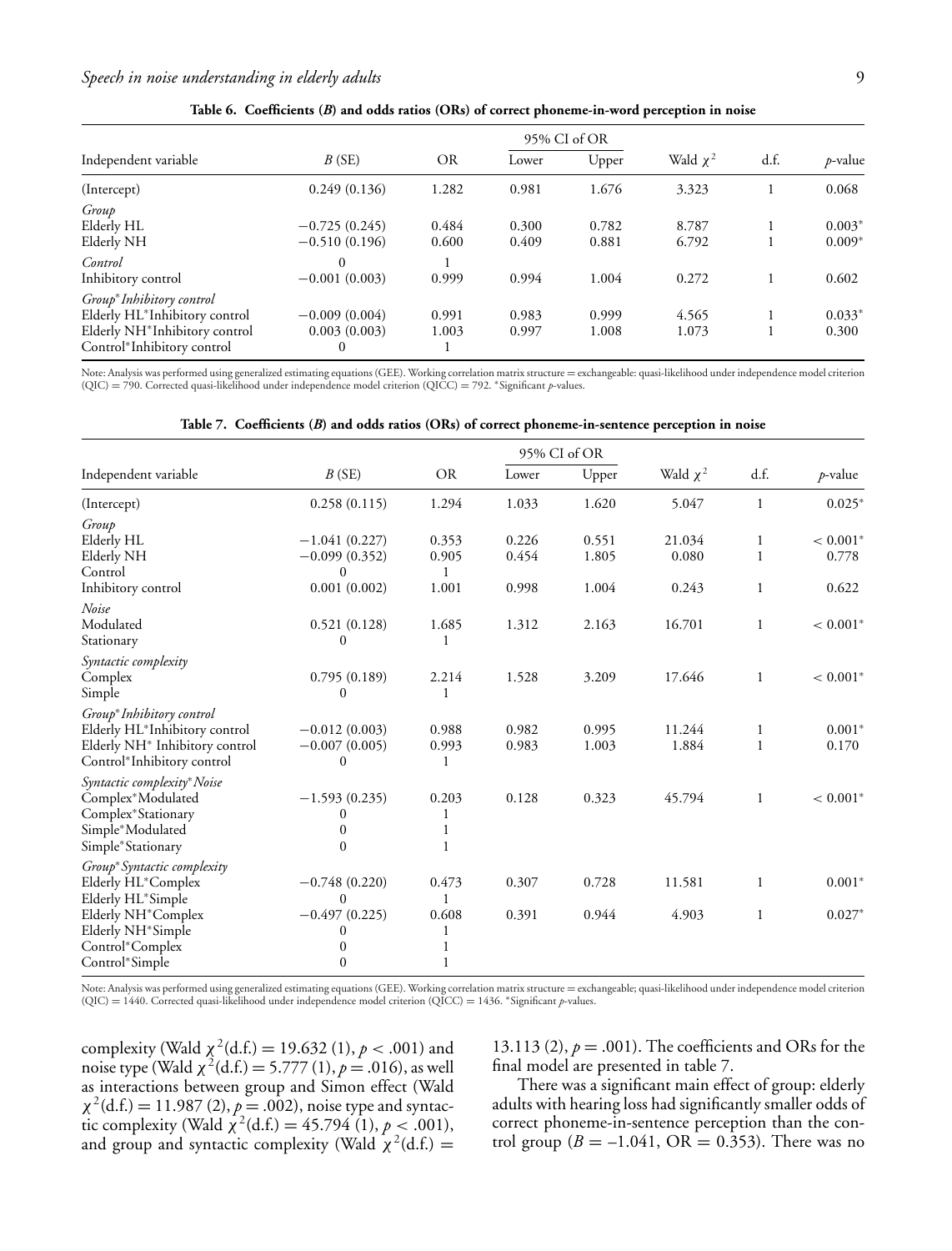significant main effect of inhibitory control (Simon effect). Yet, a significant interaction between inhibitory control and phoneme-in-sentence perception by elderly adults with hearing loss was found. Poorer inhibitory control was significantly related to poorer odds of phoneme-in-sentence perception, each increase in ms. of the Simon effect thus lowering the odds of correct phoneme-in-sentence understanding  $(B = -0.012,$  $OR = 0.988$ .

A significant main effect of noise was present. In comparison with stationary noise, modulated noise increased the odds of correct perception  $(B = 0.521,$  $OR = 1.685$ ). In addition to this masking release effect, a main effect of syntactic complexity was found: surprisingly, the odds of correct phoneme-in-sentence repetition were higher in complex sentences than in simple sentences ( $B = 0.795$ , OR = 2.214). Also, noise type and syntactic complexity significantly interacted: The lowest ORs for correct repetition were found for complex sentences in modulated noise.

Table 8 summarizes the above main effects and interactions of the categorical variables, showing their significant effects the interactions between them. The values below can be interpreted as follows: in simple sentences, correct perception was more likely to occur in modulated noise than in stationary noise. This pattern was reversed in complex sentences, when the odds of correct perception were higher in stationary noise than in modulated noise. There were also differences between the participant groups. In simple sentences, normal hearing elderly adults and the normal hearing control group showed an equal likelihood of correct perception, which was higher for simple sentences in modulated noise than in simple sentences in stationary noise. Yet, in complex sentences, modulated noise had a stronger negative effect on sentence perception in elderly adults as compared with the control group. Overall, the odds of correct perception were lowest in case of increased age and hearing loss, especially combined with a condition of high syntactic complexity and modulated noise. Note that for elderly adults with hearing loss, the above described patterns were negatively influenced by weakened inhibitory control: for each ms. increase in the Simon effect, the likelihood of correct perception decreased (*B*= –0.012,  $OR = 0.988$ .

#### **Discussion**

#### *Age-related hearing loss*

In line with the literature, a group effect was present for speech understanding, as measured for words presented in isolation and in sentences with different syntactic complexity (Carroll and Ruigendijk 2013, Uslar *et al.* 2011, Wingfield *et al.* 2006). For phoneme-in-word

understanding, both elderly adult groups were significantly less likely to give a correct response as compared with the younger controls, while in phonemein-sentence contexts, this was only the case for elderly adults with hearing loss. These results may be taken to indicate that the contextual information provided by sentences allowed normal hearing elderly adults to perform like the control group. Yet, when the sentence context was not present, perception became more difficult for elderly adults. The observed discrepancy between the results for phoneme-in-word and phoneme-in-sentence understanding against a speech noise background in elderly adults with normal hearing was in line with earlier work (e.g., Pichora-Fuller 2008), who found that that elderly adults seem to experience benefit from context during speech perception. Those results indicated that a beneficial effect of context is present in both young and old adults, and may be larger in the latter group. This difference is ascribed to experience, not necessarily in terms of general language experience, but more specifically in terms of experience with using compensation strategies to counter perception difficulties in less advantageous listening conditions (Pichora-Fuller 2008).

#### *Inhibitory control*

The current results for the Simon task were in line with the notion that including inhibitory control is susceptible to age-related decline. This was consistent with the results found by Lubbe and van der Verleger (2002) and Bialystok *et al.* (2004) discussed above in the introduction. The present study revealed a small but significant relation between inhibitory control and speech perception for elderly adults with hearing loss. Elderly adults with hearing loss and better inhibitory control in the Simon task were more likely to perform well on the speech perception task. The ability to diminish the effect of distractions may thus be relevant for speech perception in noise in ageing populations and in populations of individuals with a hearing impairment.

The present outcomes may also provide indirect evidence that normally hearing elderly adults were able to use a sentence context to cope with the presence of noise in speech perception tasks, without needing to rely on inhibitory control. For individuals facing additional challenges, e.g., a perceptual disadvantage in the form of hearing loss, inhibitory control becomes of added value to increase the odds for successful speech perception. The observed relationship between the outcomes on the tasks for inhibitory control and speech perception in elderly listeners with hearing loss should be investigated further in future research, perhaps by using a dual tasks set-up to measure processing effort during speech perception.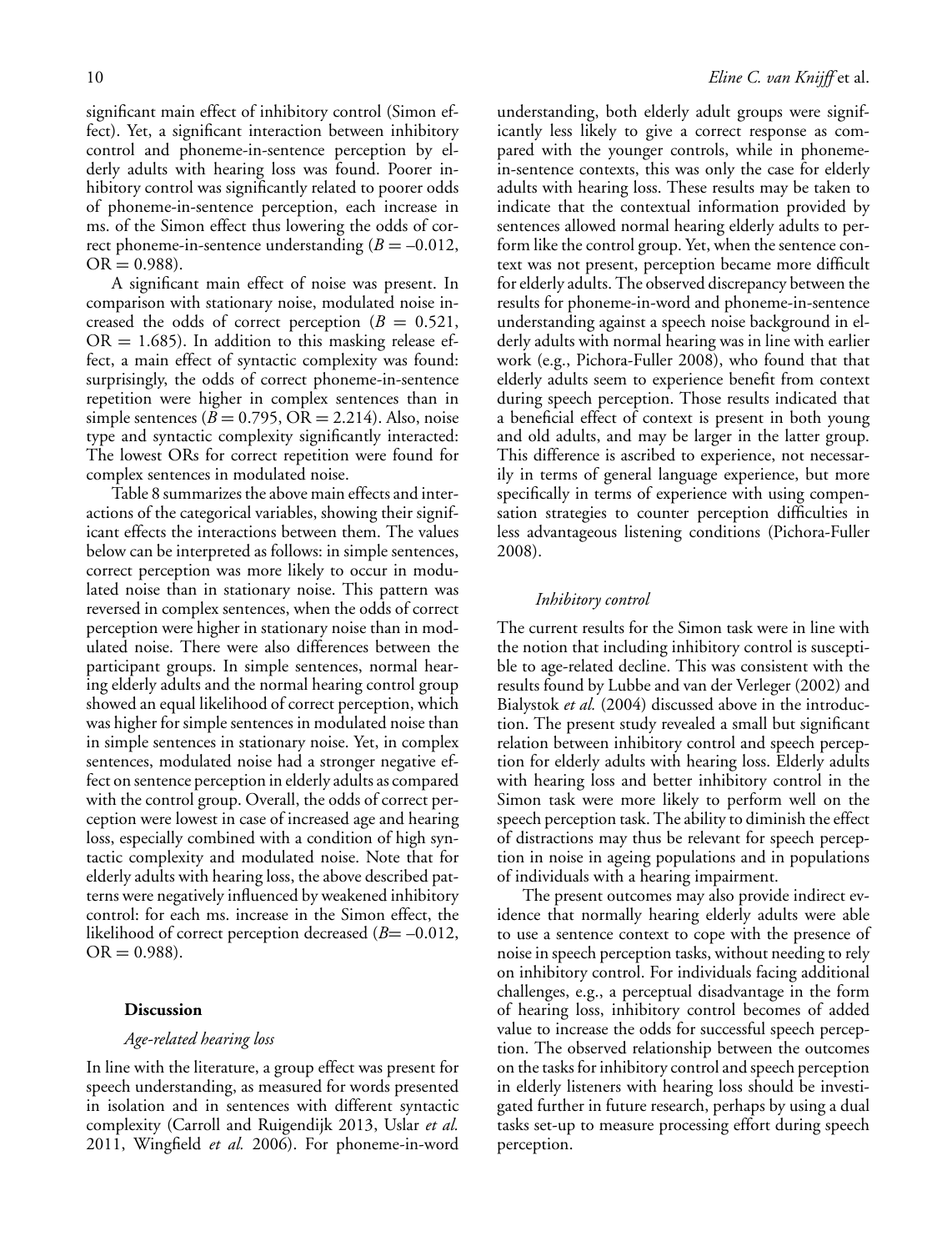| Table 8. Summed significant coefficients $(B)$ of correct phoneme-in-sentence perception in noise for different situations, excluding |                                                              |  |
|---------------------------------------------------------------------------------------------------------------------------------------|--------------------------------------------------------------|--|
|                                                                                                                                       | interaction between participant group and inhibitory control |  |

| Situation          | Intercept | Group          | Context        | Noise          | Group*Context  | Noise*Context  | Sum(B)   | OR.   |
|--------------------|-----------|----------------|----------------|----------------|----------------|----------------|----------|-------|
| EHL Com Mod        | 0.258     | $-1.041$       | 0.795          | 0.521          | $-0.748$       | $-1.593$       | $-1.808$ | 0.164 |
| EHL Com. Stat.     | 0.258     | $-1.041$       | 0.795          | 0 <sup>b</sup> | $-0.748$       | 0 <sup>b</sup> | $-0.736$ | 0.479 |
| EHL Sim. Mod.      | 0.258     | $-1.041$       | 0 <sup>b</sup> | 0.521          | 0 <sup>b</sup> | 0 <sup>b</sup> | $-0.262$ | 0.770 |
| EHL Sim. Stat.     | 0.258     | $-1.041$       | 0 <sup>b</sup> | 0 <sup>b</sup> | 0 <sup>b</sup> | 0 <sup>b</sup> | $-0.783$ | 0.457 |
| ENH Com. Mod.      | 0.258     | $0^a$          | 0.795          | 0.521          | $-0.497$       | $-1.593$       | $-0.516$ | 0.597 |
| ENH Com. Stat.     | 0.258     | $0^a$          | 0.795          | 0 <sup>b</sup> | $-0.497$       | 0 <sup>b</sup> | 0.556    | 1.744 |
| ENH Sim. Mod.      | 0.258     | $0^a$          | 0 <sup>b</sup> | 0.521          | 0 <sup>b</sup> | 0 <sub>p</sub> | 0.779    | 2.179 |
| ENH Sim. Stat.     | 0.258     | $0^a$          | 0 <sup>b</sup> | 0 <sup>b</sup> | 0 <sup>b</sup> | 0 <sup>b</sup> | 0.258    | 1.294 |
| Control Com. Mod.  | 0.258     | 0 <sup>b</sup> | 0.795          | 0.521          | 0 <sup>b</sup> | $-1.593$       | $-0.019$ | 0.981 |
| Control Com. Stat. | 0.258     | 0 <sup>b</sup> | 0.795          | 0 <sup>b</sup> | 0 <sup>b</sup> | 0 <sup>b</sup> | 1.053    | 2.866 |
| Control Sim. Mod.  | 0.258     | 0 <sup>b</sup> | 0 <sup>b</sup> | 0.521          | 0 <sup>b</sup> | 0 <sup>b</sup> | 0.779    | 2.179 |
| Control Sim. Stat. | 0.258     | 0 <sup>b</sup> | 0 <sup>b</sup> | 0 <sub>p</sub> | 0 <sup>b</sup> | 0 <sup>b</sup> | 0.258    | 1.294 |

Note: OR, Odds ratio or the exponential of the summed *B*; EHL, elderly with hearing loss; ENH, elderly with normal hearing; Sim., syntactically simple; Com., syntactically complex; Mod., modulated noise; Stat., stationary noise.

<sup>a</sup>Coefficient is set to zero because its effect is not significant ( $p > .05$ ).

<sup>b</sup>Coefficient is set to zero because it is the reference category.

#### *Syntactic complexity and noise*

The present study showed that both the grammatical features of the language system and the acoustic characteristics of masking noise play a role in speech perception. First, in simple sentences, there was an effect of masking release, i.e., the overall odds of success were better for phoneme perception in modulated noise than in stationary noise. These findings are in line with previous work by, for example, Fullgrabe *et al.* (2006), Festen and Plomp (1990), and George *et al.* (2006). Surprisingly however, our expectation that the release of masking effect due to spectro-temporal fluctuations in the speech noise masker would cancel the negative effect of syntactic complexity on phoneme perception in sentence understanding was not borne out. On the contrary, in the complex sentence condition, the odds for accurate perception in stationary noise were better than in modulated noise. Masking release seemed to be present when the speech material consisted of sentences with a frequent, predictable syntactic structure, but not in the linguistically more complex context. A possible explanation for this effect could be the depletion of cognitive resources. As pointed out by Uslar *et al.* (2013), listening in fluctuating noise requires acoustic processing skills to benefit from noise gaps, and perhaps even increased general cognitive processing (Koelewijn *et al.* 2012). At the same time, successful linguistic processing of complex syntactic structures requires cognitive resources as well. When listeners are confronted with complex syntactic structures in fluctuating noise, the cognitive resources used to benefit from the noise gaps may therefore leave insufficient capacity to process these structures successfully, since two cognitively demanding listening conditions are combined.

As pointed out by an anonymous reviewer, our suggested capacity-based explanation seems to be in line with the outcomes of a research study comparing phoneme in noise recognition in automated speech recognition systems to those obtained from human listeners. Even if sufficient information exists to support phoneme identification in the spectrotemporal glimpses of a background noise masker, human listeners—contrary to automated speech recognizers are facing the additional cognitive challenge to identify which parts of a noisy signal should be treated as glimpses of the target speech (Cook 2006).

Nevertheless, there is no reason to assume that the same cognitive resources are necessarily competing in both the acoustic and linguistic processing of the speech materials. If they are not, a different picture might arise. This is precisely what has been found in previous research—albeit based on younger adults—where masking release effects were observed in complex sentence structures (Uslar *et al.* 2013: fig. 6). The different results might be related to a difference in methodology with the current study. Speech-in-noise perception in the study by Uslar *et al.* (2013) was estimated using the speech reception threshold (SRT), by adapting noise levels until a SNR was found at which around 80% of words per sentence were correctly repeated. Yet, in the present study, the SNR at which stimuli were presented was the same for all participants. The number of words heard per sentence might therefore have varied between participants instead of being around 80%. As participants were only scored on the repetition of the target phoneme within the relevant word, there is also no direct estimation of the percentage of words per sentence repeated to accurately compare performance or stimulus difficulty between the two conditions. The present studies stimuli presentation levels may have resulted in a SRT with less than 80% correct, as the normal hearing control group on average correctly identified only 63%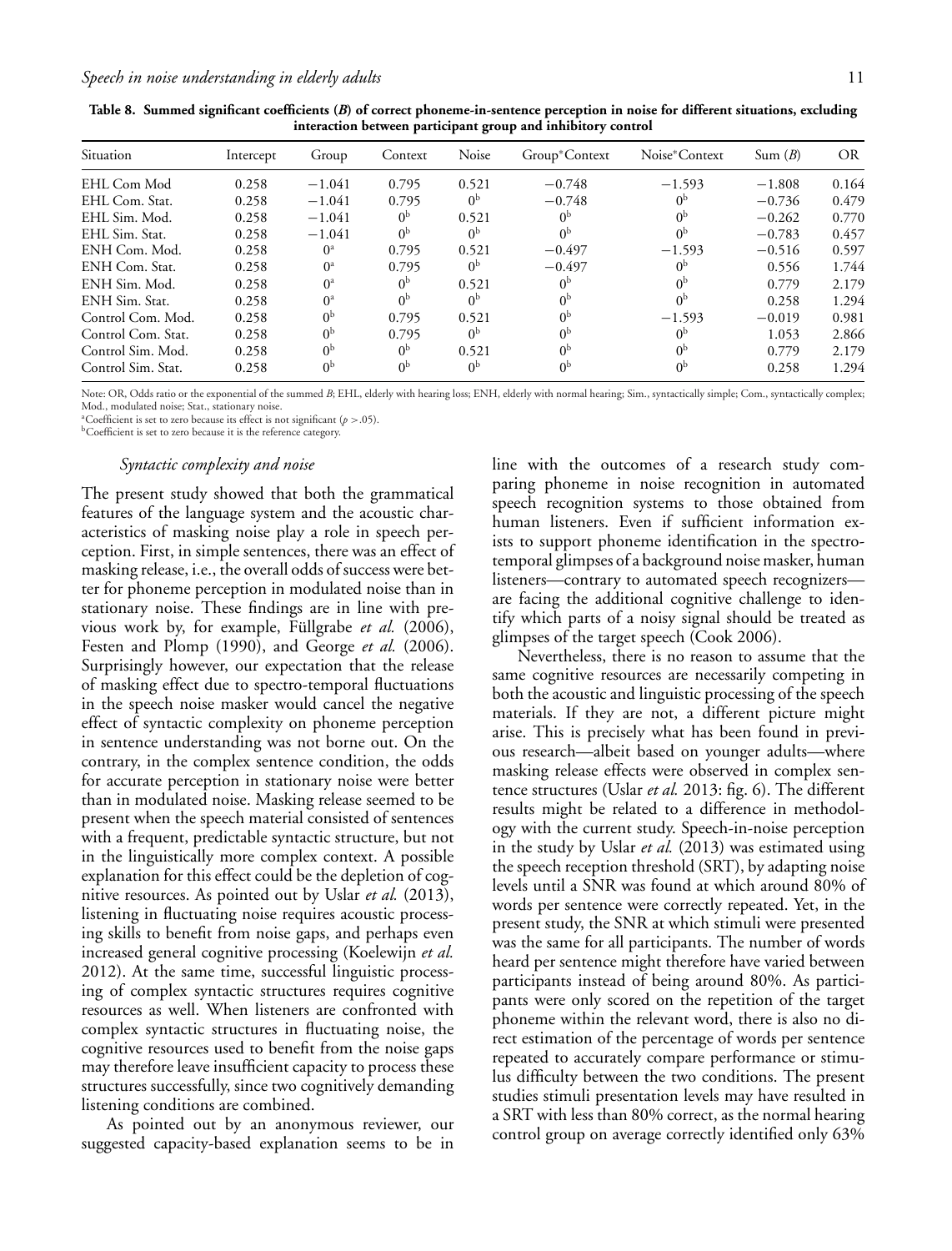of the target words in simple sentences (NH elderly adults =  $49\%$  and elderly adults with HL =  $24\%$ ). Therefore, one could hypothesize that the present effects might for example only appear when SNR levels are neither too high nor too low, e.g., when competition arises between the cognitive resources needed to cope with the noise and resources needed for syntactic processing (Meister *et al.* 2016). Further research into the effects of syntactic complexity in relation to masking release at varying levels of speech perception performance (for example comparing SRTs at 50% and 80%) is necessary to confirm this hypothesis.

An additional pattern arose in the present data: successful phoneme perception in syntactically complex sentences such as 'John repaired the roof that really leaked' was more likely than in canonical sentences as 'Mick has a bump on his head'. This differed across groups: both the normal hearing elderly adults and the elderly adults with hearing loss seemed to have more difficulty with the complex sentences when compared with the normal hearing control group. Yet, across all groups, phonemes in sentences with high syntactic complexity were more likely to be perceived correctly. These positive effects of syntactic complexity on speech perception in the present study are not entirely in line with previous studies in which canonical constructions have been found to be better understood than marked ones (Uslar *et al.* 2011, Wingfield *et al.* 2006, Carroll and Ruigendijk 2013). Although the types of the syntactic constructions under investigation in our study are not identical the ones used in English and German studies, the rather unexpected absence of a release-of-masking effect in syntactically complex sentences called for further inspection.

A possible additional factor influencing sentence perception may be found in the pragmatic domain. Regardless of the syntactic structure of the sentence, some elements may stand out in running speech thanks to specific pragmatic cues. As a matter of fact, words that are associated with new or contrastive information in the sentence often carry prosodic stress (Selkirk 1984, 1995). Such prosodic marking is implemented phonetically be means of changes in fundamental frequency  $(F<sub>0</sub>)$ , duration and intensity of the speech signal. Fluctuations in  $F_0$  have traditionally been described as a primary cue for prosodic prominence in many languages, including Dutch (Rietveld and van Heuven 2013). Elements carrying a pitch accent are thought to aid listeners in speech perception by directing attention to the message's critical sections (Cutler and Foss 1977). Relative clauses are typically focus marked constructions, in which the antecedent carries prosodic stress.

In the present study, in the complex sentence condition the word containing the target phoneme was always the antecedent of the relative clause. Although the target words of these complex sentences were Root-Mean-Square (RMS) loudness balanced at 70 dB SPL and recorded with an intonation pattern carrying as little fluctuations as possible in  $F_0$ , there might have been phonetic remnants of a prosodic bias on the target word. To verify whether the unexpected positive effect of syntactic complexity on speech understanding could be related to unwanted pragmatic salience, we measured the minimum and maximum  $F_0$  for the target words using the phonetics analysis program PRAAT (Boersma and Weenink 2016), comparing the absolute difference between minimum and maximum  $F_0$  values of each target word. Should prosodic markedness of the target noun relate to better outcomes in speech perception, it could be assumed that pragmatic salience outweighs syntactic complexity. This would imply that target words in relative clauses yield better repetition scores than those in simple sentences. Therefore, an independent-samples *t*-test was performed to compare the  $\Delta F_0$  of the target words in complex and simple sentences. Contrary to expectations, no significant difference in pragmatic prominence between the different sentence types was found,  $t(22) = 0.742$ ,  $p = .466$ . These results thus indicated that the potential prosodic bias on the target words of the complex sentences did not cause the present results.

An alternative explanation is thus required. Some previous results for young adults seem to mirror the present pattern: such that subject relative clauses (SR) result in similar perception scores as topic–verb–object sentences (Coene *et al.* 2016) or better perception than SVO sentences, in fluctuating, and especially in stationary noise (Uslar *et al.* 2013: fig. 6). In the present study, influences from stimuli characteristics including sentence length, word frequency or prosody could not readily explain this effect. This leads us to conclude that the syntactic complexity of the sentence structure selected for the complex condition in the present study might not have been complex enough to elicit the hypothesized effects. During sentence processing, sentence elements are theorized to be activated in working memory until their function or role in relation to other units in the sentence is clarified. This means that processing demands increase as more items are added to working memory or an element needs to remain activated longer until uncertainty is resolved (Gibson 1998). In the present study, rightbranching subject relative clauses, as 'Ze brak de *pot* die buiten stond' (She broke the *pot* that stood outside) were selected for the syntactically complex condition, where the word containing the target phoneme was always the antecedent of the relative clause. As suggested by an anonymous reviewer, this implies that the actual processing complexity might occur only *after* the relativized noun.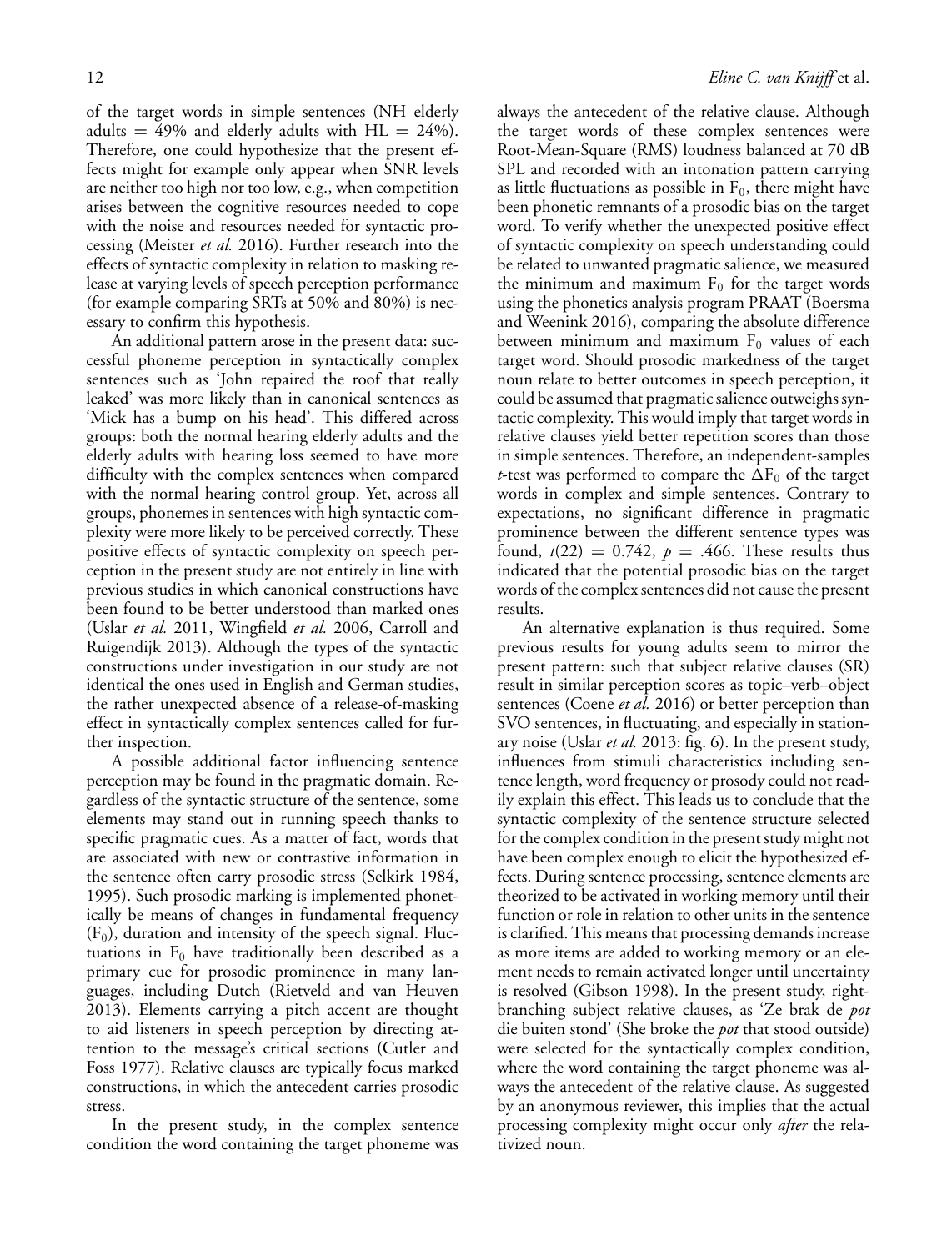#### *Speech in noise understanding in elderly adults* 13

As was shown in previous research (Carroll and Ruigendijk 2013, Uslar *et al.* 2013) the syntactic complexity effects on sentence perception are likely more pronounced in centre embedded subject relative clauses as 'De *pot* die buiten stond, is gebroken' (The pot that stood outside is broken)—or centre embedded object relative clauses as 'De *pot* die ik kocht, is gebroken' (The *pot* that I bought is broken). Although a right-branching subject relative clause is more syntactically complex than an utterance exhibiting a SVC order, the difference in complexity between these two sentence types may not have been large enough. This may have influenced the results and only elicited the hypothesized effect in the just challenging enough conditions: when participants perceived enough of the speech stimulus for the sentence structure to interfere with participants' predictions. In a similar vein, the observed differences between previous studies and ours might also relate to the fact that this study was concerned with the identification of word-initial phonemes embedded in sentence contexts instead of sentence understanding of syntactic structures. As the present results are based on a relatively small sample and a limited set of stimuli and sentence types, we believe that further research to identify additional factors that might explain the observed variation in outcomes.

#### **Conclusions**

In sum, previous research has indicated that speech perception in elderly adults is not only influenced by hearing loss, but also by declines in different cognitive abilities, background noise, and syntactic complexity of the speech material. The present research aimed to gain further insight in how these different factors interact and influence speech perception in elderly adults. We investigated how inhibitory control, age, hearing acuity and syntactic complexity influence the perception of phonemes in words and in sentences against different types of speech noise. The main findings were as follows:

- In line with the existing literature, elderly adults were significantly less likely to perceive correctly word-initial phonemes against a background of speech noise than younger normal hearing controls. When the words with the target phoneme were embedded in a sentence context, only elderly adults with hearing loss showed this effect.
- For elderly adults with hearing loss, speech perception accuracy was significantly related to inhibitory control. This indicated that those elderly participants with weakened inhibitory control were less likely to perceive speech correctly.

- Syntactic complexity of the test stimulus and/or the fluctuations of the speech noise masker during speech perception tasks significantly influenced the perception of word-initial phonemes in sentences. The influence of syntactic complexity was different across groups and noise types and therefore probably dependent on the difficulty of the listening condition. However, the exact impact of syntactic complexity remains unclear and needs to be further investigated.

The present results emphasize that speech perception is a complex, multifactorial process. When hearing loss is assessed in clinical settings, factors including inhibitory control and syntactic complexity may inadvertently influence speech perception outcomes. Clinicians should be aware of these influences. They can select assessment materials to avoid the influence of for example syntactic complexity or interpret results in which inhibitory control or syntactic complexity may play a role with these factors in mind. This in turn might help ensure the most optimal process for rehabilitation or treatment is chosen.

#### **Acknowledgements**

The authors thank all the participants for their participation in this study. Furthermore, they thank the reviewers for their suggestions and helpful comments made on an earlier version of the manuscript. The study received funding from the European Union's Seventh Framework Programme (FP7-PEOPLE-2012-IAPP) (grant agreement number 324401). *Declaration of interest:* The authors report no conflicts of interest. The authors alone are responsible for the content and writing of the paper.

#### **Note**

1. Throughout, speech understanding is used to refer to human speech identification, i.e., the correct labeling of speech items by the listener, in contrast to speech comprehension, i.e., a deeper (semantic) understanding of the stimulus (Rietveld and van Heuven 2013). In agreement with the field of language technology, speech recognition will refer to non-human (automated) speech recognition.

#### **References**

- AMIEVA, H., OUVRARD, C., GIULIOLI, C., MEILLON, C., RULLIER, L. and DARTIGUES, J. F., 2015, Self-reported hearing loss, hearing aids, and cognitive decline in elderly adults: a 25 year study. *Journal of the American Geriatrics Society*, **63(10)**, 2099–2104.<http://doi.org/10.1111/jgs.13649>
- BENICHOV, J., COX, L. C., TUN, P. A. and WINGFIELD, A., 2012, Word recognition within a linguistic context: effects of age, hearing acuity, verbal ability and cognitive function. *Ear and Hearing*, **32(2)**, 250–256. [http://doi.org/10.](http://doi.org/10.1097/AUD.0b013e31822f680f) [1097/AUD.0b013e31822f680f](http://doi.org/10.1097/AUD.0b013e31822f680f)
- BIALYSTOK, E., CRAIK, F. I. M., KLEIN, R. and VISWANATHAN, M., 2004, Bilingualism, aging, and cognitive control: evidence from the Simon task. *Psychology and Aging*, **19(2)**, 290–303. <http://doi.org/10.1037/0882-7974.19.2.290>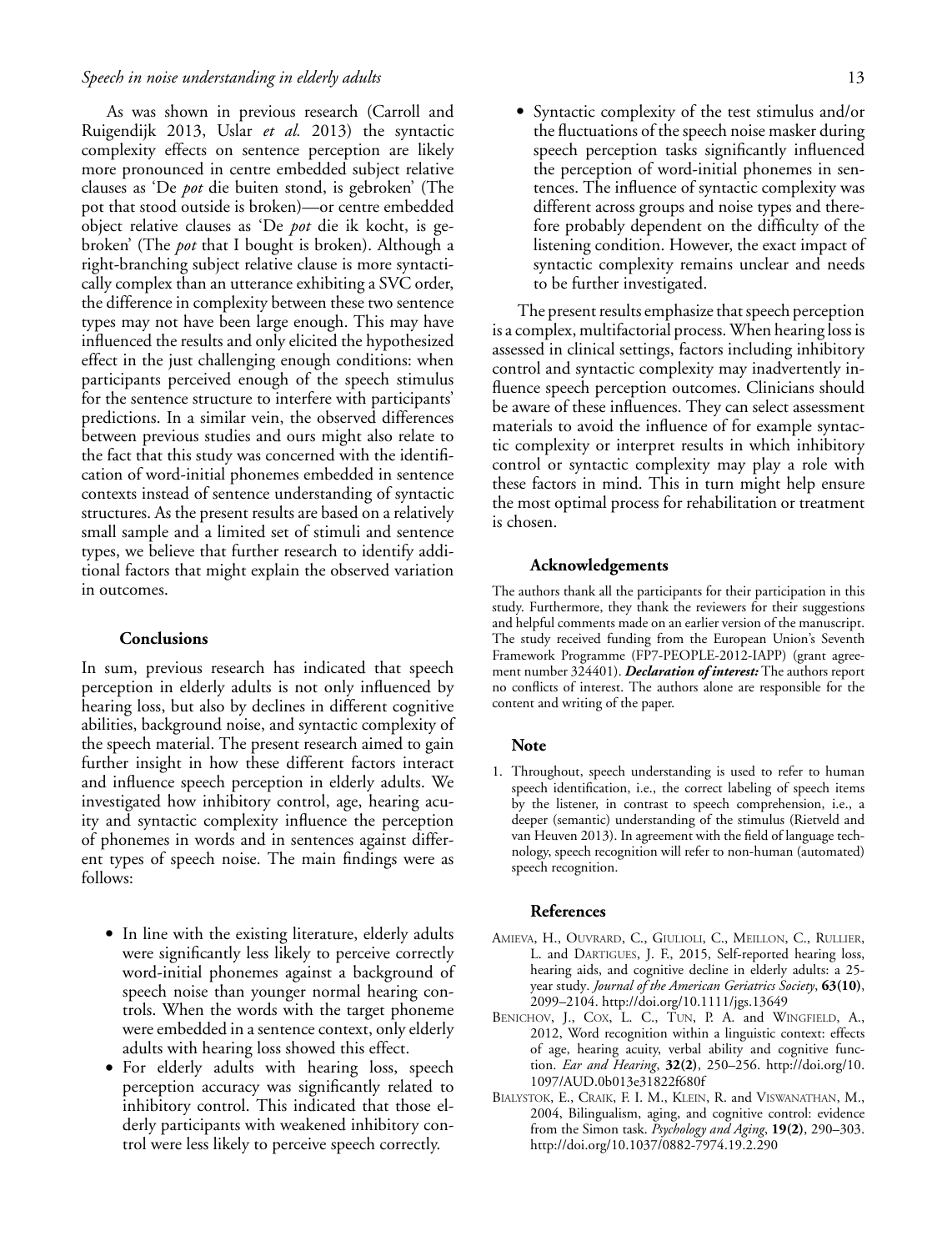- BOERSMA, P. and WEENINK, D., 2016, *Praat: Doing Phonetics by Computer* [computer program] (University of Amsterdam, Amsterdam).
- BORELLA, E., CARRETTI, B. and DE BENI, R., 2008, Working memory and inhibition across the adult life-span. *Acta Psychologica*, **128(1)**, 33–44.
- CARROLL, R. and RUIGENDIJK, E., 2013, The effects of syntactic complexity on processing sentences in noise. *Journal of Psycholinguistic Research*, **42(2)**, 139–159.
- CLARKE, J., GAUDRAIN, E., CHATTERJEE, M. and BAŞKENT, D., 2014, T'ain't the way you say it, it's what you say: perceptual continuity of voice and top-down restoration of speech. *Hearing Research*, **315**, 80–87.
- COENE, M., VAN DER LEE, A. and GOVAERTS, P. J., 2015, Spoken word recognition errors in speech audiometry: a measure of hearing performance? *BioMed Research International*, **2015(932519)**, 1–8.<http://doi.org/10.1155/2015/932519>
- COENE, M., KRIJGER, S., MEEUWS, M., DE CEULAER, G. and GOVAERTS, P. J., 2016, Linguistic factors influencing speech audiometric assessment. *BioMed Research International*, **2016(7249848)**, 1–14. [http://doi.org/10.1155/2016/](http://doi.org/10.1155/2016/7249848) [7249848](http://doi.org/10.1155/2016/7249848)
- COOK, M., 2006, A glimpsing model of speech perception in noise. *Journal of the Acoustical Society of America*, **119(3)**, 1562– 1573.
- CUTLER, A. and FOSS, D. J., 1977, On the role of sentence stress on sentence processing. *Language and Speech*, **20**, 1–10.
- DAWES, P., EMSLEY, R., CRUICKSHANKS, K. J., MOORE, D. R., FORT-NUM, H., EDMONDSON-JONES, M., . . . MUNRO, K. J., 2015, Hearing loss and cognition: the role of hearing aids, social isolation and depression. *Plos One*, **10(3)**, e0119616. <http://doi.org/10.1371/journal.pone.0119616>
- FESTEN, J. M. and PLOMP, R., 1990, Effects of fluctuating noise and interfering speech on the speech reception threshold for impaired and normal hearing. *Journal of the Acoustical Society of America*, **88(4)**, 1725–1736.
- FRANCART, T., VAN WIERINGEN, A. and WOUTERS, J., 2011, Comparison of fluctuating maskers for speech recognition tests. *International Journal of Audiology*, **50(1)**, 2–13.
- FULLGRABE, C., BERTHOMMIER, F. and LORENZI, C., 2006, Masking release for consonant features in temporally fluctuating background noise. *Hearing Research*, **211(1–2)**, 74–84.
- GEORGE, E. L. J., FESTEN, J. M. and HOUTGAST, T., 2006, Factors affecting masking release for speech in modulated noise for normal hearing and hearing-impaired listeners. *Journal of the Acoustical Society of America*, **120(4)**, 2295.
- GEORGE, E. L. J., ZEKVELD, A. A., KRAMER, S. E., GOVERTS, S. T., FESTEN, J. M. and HOUTGAST, T., 2007, Auditory and nonauditory factors affecting speech reception in noise by older listeners. *Journal of the Acoustical Society of America*, **121(4)**, 2362–2375.<http://doi.org/10.1121/1.2642072>
- GIBSON, E., 1998, Linguistic complexity: locality of syntactic dependencies. *Cognition*, **68(1)**, 1–76.
- GORDON-SALANT, S. and COLE, S. S., 2016, Effects of age and working memory capacity on speech recognition performance in noise among listeners with normal hearing. *Ear and Hearing*, **37(5)**, 593–602.
- GOVAERTS, P. J., DAEMERS, K., YPERMAN, M., DE BEUKELAER, C., DE SAEGHER, G. and DE CEULAER, G., 2006, Auditory speech sounds evaluation (A $\Sigma^\mathbbm{B}$ ): a new test to assess detection, discrimination and identification in hearing impairment. *Cochlear Implants International*, **7(2)**, 92–106. [http://doi.org/](http://doi.org/10.1002/cii.302) [10.1002/cii.302](http://doi.org/10.1002/cii.302)
- HAWKINS, J., 1994, *A Performance Theory of Order and Constituency* (Cambridge, UK: Cambridge University Press).
- HAWKINS, J. A., 1994, *Efficiency and Complexity in Grammars* (Oxford: Oxford University Press).
- HAWKINS, J. A., 2014, *Cross-Linguistic Variation and Efficiency* (Oxford: Oxford University Press).
- HOUTGAST, T. and FESTEN, J. M., 2008, On the auditory and cognitive functions that may explain an individual's elevation of the speech reception threshold in noise. *International Journal of Audiology*, **47(6)**, 287–295.
- KAPTEYN, T. S. and LAMORE´, P. J., 2012, *Audiologieboek—7.2.6(2). Gehoor en leeftijd (presbyacusis)* (available at: [http://www.](http://www.audiologieboek.nl/htm/hfd7/7-2-6.htm) [audiologieboek.nl/htm/hfd7/7-2-6.htm\)](http://www.audiologieboek.nl/htm/hfd7/7-2-6.htm).
- KOELEWIJN, T., ZEKVELD, A. A., FESTEN, J. M., RÖNNBERG, J. and KRAMER, S. E., 2012, Processing load induced by informational masking is related to linguistic abilities. *International Journal of Otolaryngology*, **2012(865731)**, 1–11. <http://doi.org/10.1155/2012/865731>
- LAMORE´, P. J. and HOUTGAST, T., 2010, *Audiologieboek—2.9.1(2). Spraakverstaan in aanwezigheid van stoorgeluid* (available at: [http://www.audiologieboek.nl/htm/hfd2/2-9-1.htm#2917\)](http://www.audiologieboek.nl/htm/hfd2/2-9-1.htm#2917).
- LIN, F. R., 2011, Hearing loss and cognition among older adults in the United States. *Journal of Gerontology*, **66(10)**, 1131–1136 (available at: [http://doi.org/10.1093/gerona/glr115\)](http://doi.org/10.1093/gerona/glr115).
- LIN, F. R., METTER, E. J., O'BRIEN, R. J., RESNICK, S. M., ZONDER-MAN, A. B. and FERRUCCI, L., 2011, Hearing loss and incident dementia. *Archives of Neurology*, **68(2)**, 214–220 (available at: [http://doi.org/10.1001/archneurol.2010.362\)](http://doi.org/10.1001/archneurol.2010.362).
- LUBBE, R. H. J. and VAN DER VERLEGER, R., 2002, Aging and the Simon task. *Psychophysiology*, **39(1)**, 100–110.
- MEISTER, H., SCHREITMÜLLER, S., ORTMANN, M., RAHLMANN, S. and WALGER, M., 2016, Effects of hearing loss and cognitive load on speech recognition with competing talkers. *Front Psychol*, **7**, 301. [https://doi.org/10.3389/fpsyg.](https://doi.org/10.3389/fpsyg.2016.00301) [2016.00301](https://doi.org/10.3389/fpsyg.2016.00301)
- MUELLER, S. T., 2012, *PEBL: The Psychology Experiment Building Language* (available at: [http://pebl.sourceforge.net\)](http://pebl.sourceforge.net) [computer program].
- NEWHART, H. and REGER, S. N. (eds), 1945, Syllabus of audiometric procedures in the administration of a program for the conservation of hearing of school children. *Transactions of the American Academy of Ophthalmology and Otolaryngology*, **April (Suppl. 1)**, 1–28.
- OOSTDIJK, N., 2003, Het Corpus Gesproken Nederlands: veelzijdig onderzoeksinstrument voor o.a. taalkundig en taal- en spraaktechnologisch onderzoek. *Link*, **14(1)**, 3–6.
- PAN, W., 2001, Akaike's information criterion in generalized estimating equations. *Biometrics*, **57(1)**, 120–125.
- PICHORA-FULLER, M. K., 2008, Use of supportive context by younger and older adult listeners: balancing bottom-up and top-down information processing.*International Journal of Audiology*, **47(Suppl. 2)**, S72–S82.
- RIETVELD, A. C. M. and VAN HEUVEN, V. J., 2013, *Algemene fonetiek*, 3rd edn (Bussum: Uitgeverij Coutinho).
- RÖNNBERG, J., RUDNER, M., FOO, C. and LUNNER, T., 2008, Cognition counts: a working memory system for ease of language understanding (ELU). *International Journal of Audiology*, **47(Suppl 2)**, S99–S105. [http://doi.org/10.1080/](http://doi.org/10.1080/14992020802301167) [14992020802301167](http://doi.org/10.1080/14992020802301167)
- RÖNNBERG, J., RUDNER, M., LUNNER, T. and ZEKVELD, A. A., 2010, When cognition kicks in: working memory and speech understanding in noise. *Noise and Health*, **12(49)**, 263–269. <http://doi.org/10.4103/1463-1741.70505>
- RÖNNBERG, J. et al., 2013, The ease of language understanding (ELU) model: theoretical, empirical, and clinical advances. *Frontiers in Systems Neuroscience*, **7**, 31. [https://doi.org/10.](https://doi.org/10.3389/fnsys.2013.00031) [3389/fnsys.2013.00031](https://doi.org/10.3389/fnsys.2013.00031)